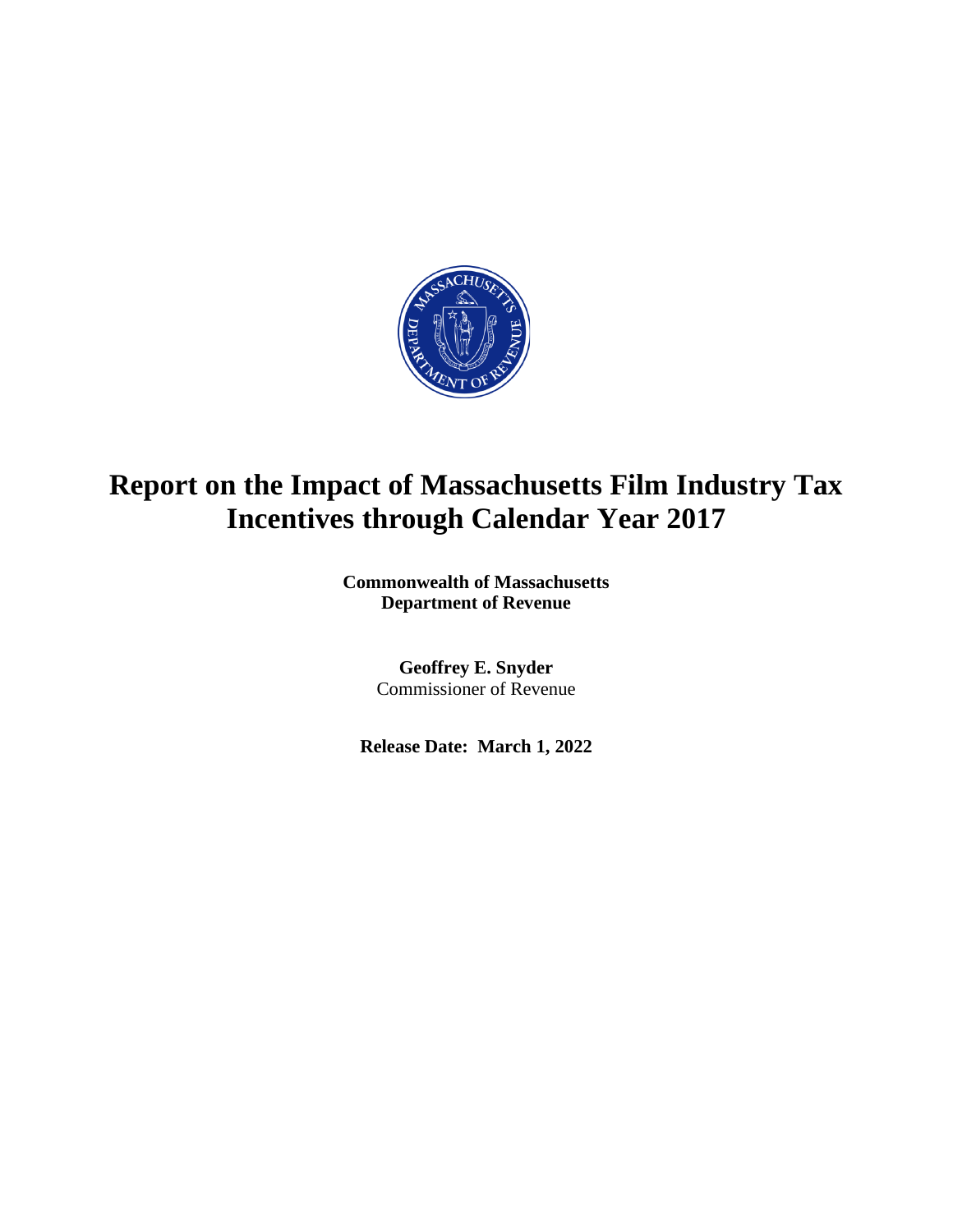## **Key Findings**

This is the Department of Revenue's (DOR) annual report of the Massachusetts film industry tax incentive program, produced as required by chapter 63 of the Acts of 2007. This report provides an estimate of the economic impact of the film tax incentives in Massachusetts. The Department relied on data provided in connection with the film tax incentives to estimate the amount of new Massachusetts spending generated by the film tax incentives and the positive multiplier effects on the Commonwealth's economy. Given that the state has a balanced budget requirement, the report also takes into account state budget cuts that are needed to offset tax expenditures on the film tax incentives, and the negative multiplier effects of such cuts to arrive at an estimate of the net impact on the state's economy.

This report is an analysis of the actual impact of the film credit on the state economy; as such, economic benefits are attributed to the year in which the filming activity occurred, while the costs of the credit are attributed to the year they are claimed and reduce state revenues (a cash-basis). This method provides the most accurate picture of the credit's impact on state finances. However, it does create a separation between the benefits and costs of the credit. For this reason, when evaluating the overall impact of the credit, it is recommended that readers note the multi-year impacts and averages, which smooth out these time lags.

The report's key findings are as follows:

#### 2017 Film Productions and net tax impact:

- For productions filmed in calendar year 2017 that have thus far applied for film tax credits, a total of approximately \$87.4 million in tax credits were generated by 148 individual productions. This compares to the \$46.7 million of credits from 142 productions in  $2016<sup>1</sup>$ .
- In 2017, 14 feature films generated \$61.9 million in credits, while the other 134 projects generated \$25.5 million in credits. In 2017, feature films claimed 71% of all credits, less than that in a typical year<sup>2</sup>.
- Massachusetts paid an estimated \$65.0 million in fiscal year 2017 for film tax credits both for credits issued in calendar year 2017 and prior calendar years' credits that had not yet been used (see Table 3, page 16).
- In calendar year 2017, the film tax incentive program generated \$10 million in new state revenue which partially offset the cost of the tax credits (see Table 5, page 20).

## 2017 Spending due to Film Tax Credits:

• Calendar year 2017 production spending eligible for the tax credits totaled \$349.5 million. Of that spending, \$337.0 million constituted new spending (see table below), as DOR estimates that at least \$12.5 million in spending would have occurred even in the absence of film credits. Of the remaining \$337.0 million of new 2017 spending attributable to the tax incentives, \$152.8 million (45%) was paid to Massachusetts residents or businesses located in Massachusetts. \$184.3 million (55%) was paid to nonresidents or businesses located outside of Massachusetts (see Table 1, page 12).

<sup>&</sup>lt;sup>1</sup> Note that as of our previous report (February, 2020), credits in 2016 totaled \$45.7 million based on film spending of \$182.6 million. Since then, an additional \$4.2 million in spending has been claimed for 2016 productions; the estimates in this report reflect all additional projects.

<sup>2</sup> Feature films usually claim around 80% of all credits in a typical year.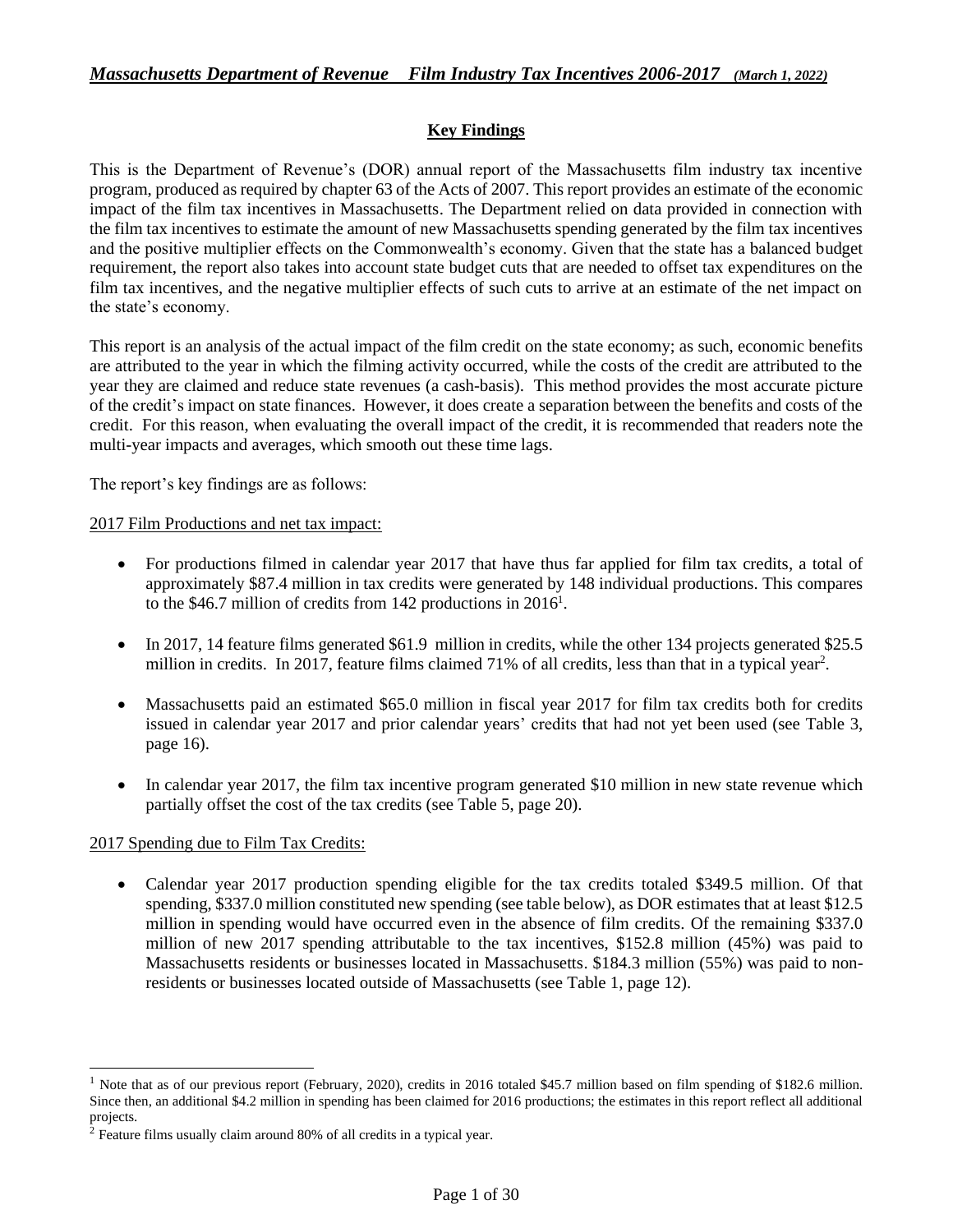| \$337.0 million in NEW Spending due to Credit (calendar year 2017) |                        |                            |                  |  |  |  |  |
|--------------------------------------------------------------------|------------------------|----------------------------|------------------|--|--|--|--|
|                                                                    | Massachusetts Spending | Non-Massachusetts Spending | Total            |  |  |  |  |
| Wages                                                              | $$74.1$ million        | $$142.7$ million           | $$216.8$ million |  |  |  |  |
| Non-Wage Spending                                                  | \$78.7 million         | $$41.6$ million            | $$120.3$ million |  |  |  |  |
| <b>Total</b>                                                       | $$152.8$ million       | $$184.3$ million           | $$337.0$ million |  |  |  |  |

- Of the \$337.0 million in <u>new</u> film production spending, \$216.8 million was spent on wages and \$120.3 million was non-wage spending. Approximately \$74.1 million (34%) of wage spending was paid to residents and \$142.7 million (66%) was paid to non-residents. Of the non-wage spending, approximately \$78.7 million (65%) was paid to Massachusetts-based businesses, and \$41.6 million (35%) was paid to non-Massachusetts based businesses (see Table 1, page 12).
- Of the wage spending, \$81.9 million went to individuals paid over \$1 million. All individuals paid over \$1 million were non-residents.

#### Net economic impact

- After subtracting payments to non-residents and non-Massachusetts businesses, as well as state spending reductions required to fund the tax credits in order to maintain a balanced budget, the film tax credit program resulted in \$85.5 million in net new spending in the Massachusetts economy during the calendar year 2017. Over the calendar year 2006 to 2017 period, the film incentive program resulted in \$615.5 million in net new spending in the Massachusetts economy (see Table 4, page 18).
- Beyond the \$85.5 million net new direct spending, estimating the net economic impact of film tax credits requires taking into account the additional economic activity generated by film spending (positive multiplier impact) and the cuts in state spending necessary to pay for the film credits (negative multiplier impact) (see page 6). After taking into account the full impacts, including the direct impact and the multiplier impact, the film incentive program generated net new Massachusetts Gross State Product (GSP) of \$126.4 million, and \$12 million in personal income (see Table 5, page 20).

## Net impact on FTE's:

• In calendar year 2017 the film tax incentive program resulted in approximately 1,153 net new full time equivalent employees (FTEs). The gross number of FTEs created by film production and its multiplier effect was 2,599 (including the change in the number of jobs held by Massachusetts residents outside of the state); however, under the Commonwealth's balanced budget requirement, the tax expenditure for the film tax incentives must be offset by either tax increases or spending reductions. For purposes of analyzing the net economic impact of the film tax incentive, this report assumed that state budget expenditures were reduced to offset the film tax incentive, resulting in an estimated reduction of 1,446 FTEs (note from Table 6 that the 1,446 total is the sum of the lost jobs of 1,307 FTEs for Massachusetts residents and 139 for non-residents). The gross 2,599 FTEs gained, minus the 1,446 FTEs lost, result in the 1,153 net new FTEs (see Table 6, page 21).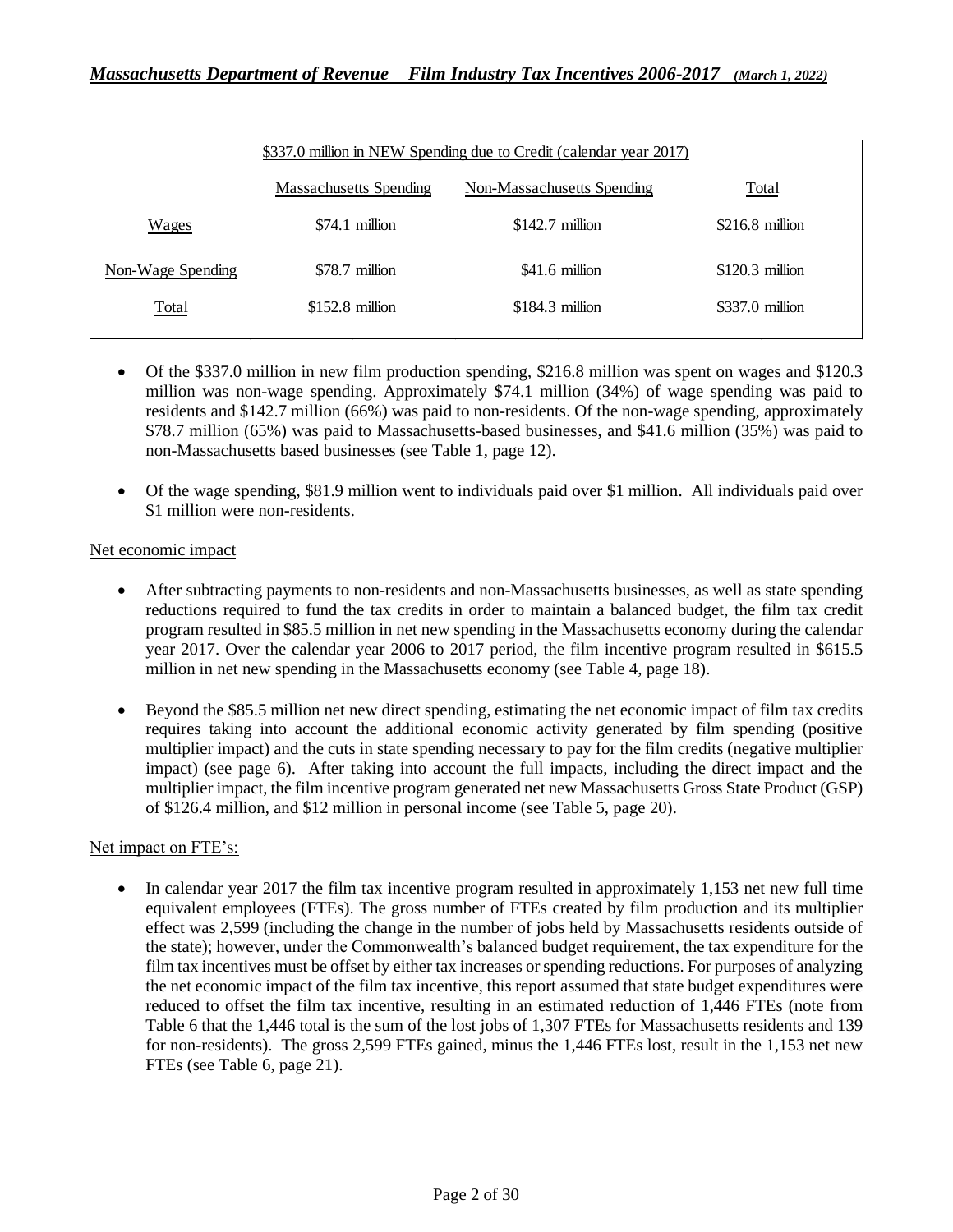- Of this net new figure in 2017, the number of jobs for Massachusetts residents is estimated to have increased by a net 585 as a result of the film incentives. This 585 figure includes an estimated 63 jobs held by Massachusetts residents in other states (see Table 6, page 21).
- For the period 2006 to 2017, one net new Massachusetts-resident job was created for every \$102,945 in film incentive; including non-Massachusetts jobs, one job was created for every \$79,896 in film incentive (see Table 5, page 20).

#### Film tax incentives from 2006 through 2017

- For productions completed between calendar years 2006 and 2017, approximately \$759.4 million in total film tax credits were generated by 1,556 individual productions. Recent production activity generated tax credits of \$46.7 million in 2016 and \$87.4 million in 2017 (see Table 3, page 16).
- Of the \$759.4 million in film credits generated between calendar years 2006 and 2017, Massachusetts has paid out an estimated aggregate of \$740.4 million in issued film tax credits to production companies and other Massachusetts taxpayers in fiscal years 2007 through 2018 (see Table 3, page 16).
- Of the \$759.4 million in film credits generated between calendar years 2006 and 2017, \$3.3 million was refunded, \$1.2 million are in the final stages of approval, \$105.3 million have been retained by film production companies, and \$649.6 million were sold directly to other Massachusetts taxpayers or to tax credit brokers. For the credits sold (with total face value of \$649.6 million): Film production companies received \$574.9 million (\$324.8 million from brokers, \$250.1 million from others); \$12.9 million was gross profit of tax credit brokers; and \$61.8 million benefited other Massachusetts taxpayers in the form of reduced net tax payments to the Commonwealth (see Table 7A, page 24).

#### Film activity in 2018 and 2019

- Prior to beginning filming, projects are allowed to apply for an exemption from the sales tax; in this application, they state their expected spending and completion dates. For a major feature film, DOR may receive the sales tax application one to two years prior to any eventual filing for film credits. While not all projects meet their tentative schedule (or anticipated spending), the data in these applications provide insight into filming activity that will eventually claim credits.
- Based on an analysis of sales tax exemption applications received, 128 projects had projected to complete filming in Massachusetts during 2018. If they are all approved, spending from these projects in calendar year 2018 will total over \$325 million, resulting in lost tax revenue from tax credit claims of over \$80 million.
- In addition, 104 productions have also filed sales tax exemptions for films expected to have been completed during calendar year 2019; if all of these projects go forward as planned, the known spending for 2019 would already total over \$392.9 million, resulting in lost tax revenue of \$98 million.

#### Important Note Concerning Comparisons to the Massachusetts Tax Credit Transparency Report

• In December of 2018 (and later updated in March 2020 and April 2021), in compliance with Massachusetts legislation enacted in 2010 requiring agencies that administer refundable and transferable tax credit programs to submit an annual public report, the Massachusetts Department of Revenue released its 2017 Tax Credit Transparency Report. <sup>3</sup> The report provides a detailed list of approved refundable or

<sup>&</sup>lt;sup>3</sup> The Calendar Year 2017 Transparency Report, which explains the reporting requirements and lists all 2017 credits awarded or issued, can be found at [https://www.mass.gov/lists/massachusetts-dor-tax-credit-transparency-reports.](https://www.mass.gov/lists/massachusetts-dor-tax-credit-transparency-reports) Note that the Calendar Year 2017 Transparency Report was updated in March 2020 and April 2021.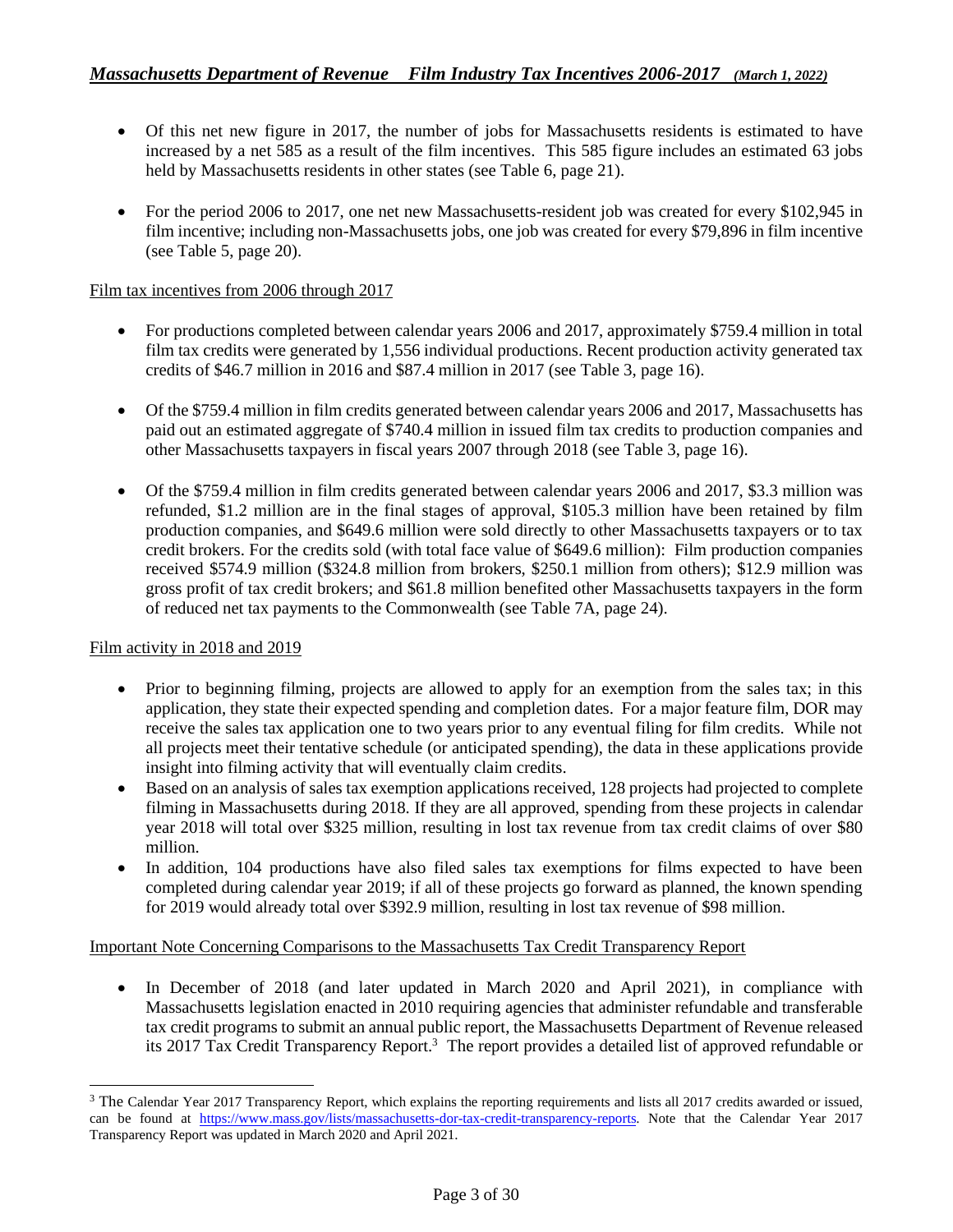transferable credits that were awarded or issued in 2017, including film credits. It is important to note that there may be differences between the figures presented in the Transparency Report and the aggregate figures presented in this report. This is due to the fact that this report focuses on the economic impact that occurred when the filming took place, while the Transparency Report focused on when a credit was issued for the film project. Take for example a production company that filmed a television series in 2017 but did not apply for and receive the credit until 2018; this project would appear in the Transparency Report as a "2018-issued credit". However, all of the economic impacts from this project would have occurred in 2017. As such, for the purpose of assessing its economic impact, the Film Industry Tax Incentives Report would classify the project as a "2017 project". The tables and figures in this report are based on the calendar year in which the economic activity took place, unless otherwise noted.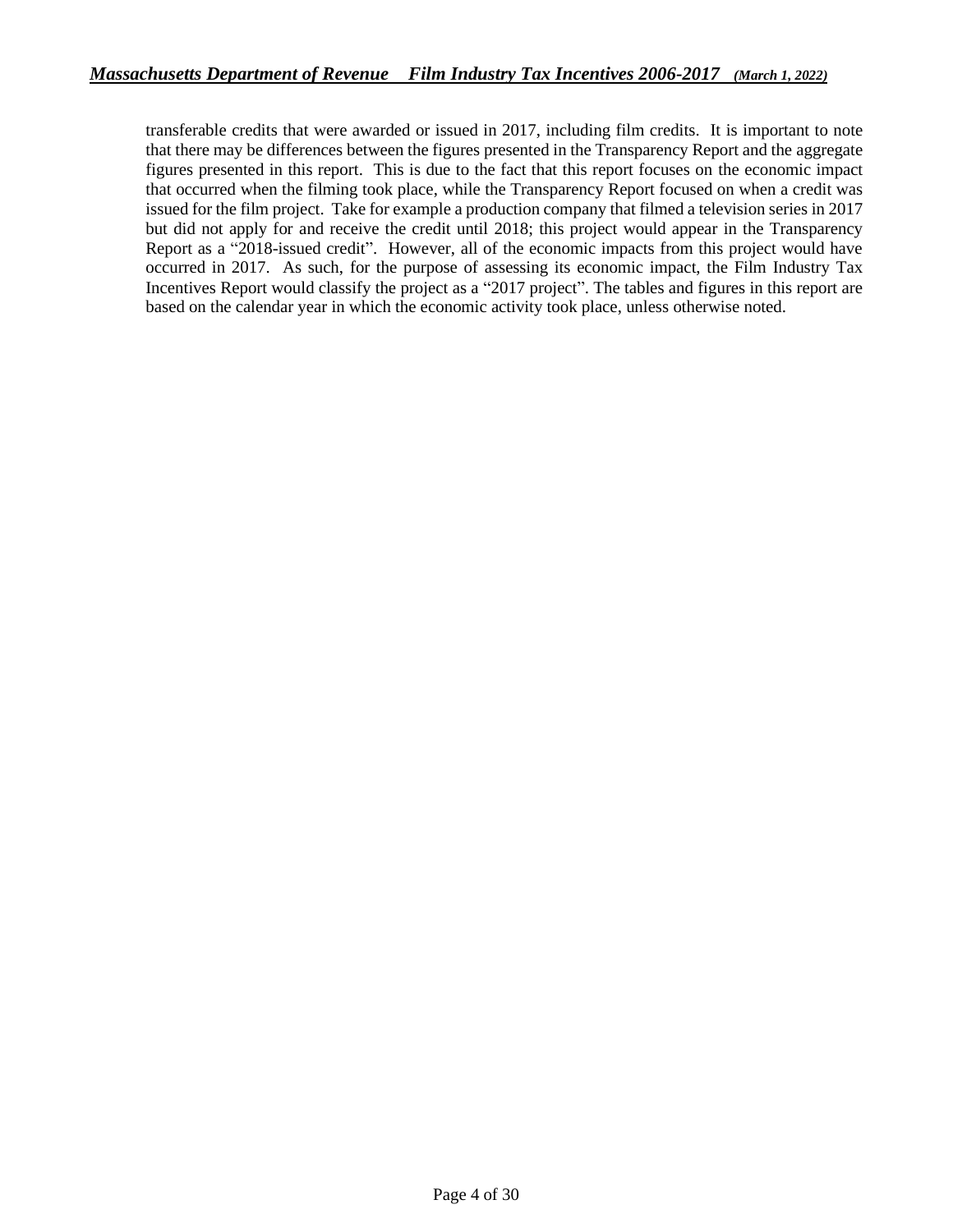#### **Introduction**

This is the eleventh annual report on the Massachusetts film tax incentives issued by the Massachusetts Department of Revenue. As previous years' reports explained in detail how the film incentives work and the methodologies underlying the Department's analysis of the program's economic and fiscal impacts, this year's study forgoes those background and methodological discussions and, where appropriate, refers readers to the relevant sections of prior years' reports available on the Department's website. 4 While this report will summarize overall credit activity, it spotlights the calendar year 2017 film spending's economic impact.

The Massachusetts film tax incentives<sup>5</sup>, as amended by the FY2022 budget<sup>6</sup> are composed of a tax credit equal to 25% of a film's production cost, 25% of a film's payroll costs and an exemption from sales tax<sup>7</sup> for film productions. The tax credits can be used to reduce the production company's tax liability and/or they may receive cash refunds from the Department of Revenue equal to 90% of the amount of the tax credit. The tax credits may also be transferred or sold by production companies to third parties; these purchasers may use the tax credits to reduce their Massachusetts corporate, insurance, financial institution, or personal income tax liabilities. Roughly half of all sales are to third parties directly from the production company; the other half of sales are made to tax credit brokers, who in turn may resell the credits to Massachusetts taxpayers who'll use the credits to reduce their state tax payments.

#### **Economic Impact Methodology**

As required by law, one of the primary purposes of this report is to estimate the Massachusetts economic impact of the film tax incentives. Conceptually, the immediate net economic impact of the incentives is relatively straightforward, and calculated as shown in the following diagram:

<sup>&</sup>lt;sup>4</sup> These reports can be found at [https://www.mass.gov/lists/other-dor-reports#massachusetts-film-industry-tax-incentive-reports-.](https://www.mass.gov/lists/other-dor-reports#massachusetts-film-industry-tax-incentive-reports-)

<sup>5</sup> *See* M.G.L. c. 62, § 6 (l),M.G.L. c. 63, § 38X, and Chapter 63 of the Acts of 2007; also *see* DOR'[s TIR 07-15](http://www.mass.gov/dor/businesses/help-and-resources/legal-library/tirs/tirs-by-years/2007-releases/tir-07-15-an-act-providing-incentives-to-the.html) for a full description of the film credit.

<sup>6</sup> *See* sections 25, 36, 68, and 147 of the FY2022 budget [\(https://malegislature.gov/Laws/SessionLaws/Acts/2021/Chapter24\)](https://malegislature.gov/Laws/SessionLaws/Acts/2021/Chapter24). Under this legislation, the credits with respect to certain payroll expenses and certain production expenses due to expire on January 1, 2023 were made permanent. The legislation also amended credit eligibility with respect to production expenses. For taxable years beginning on or after January 1, 2022, a taxpayer must incur at least 75% of its production expenses in Massachusetts for a film project to qualify for the credit. A 50% threshold applies to prior taxable years. These changes are not retroactive and therefore have no effect on the economic impact from film spending in calendar year 2017.

 $7$  Applies to sales of tangible personal property, including meals, to a qualifying motion picture production company or to an accredited film school student for the production expenses related to a school film project.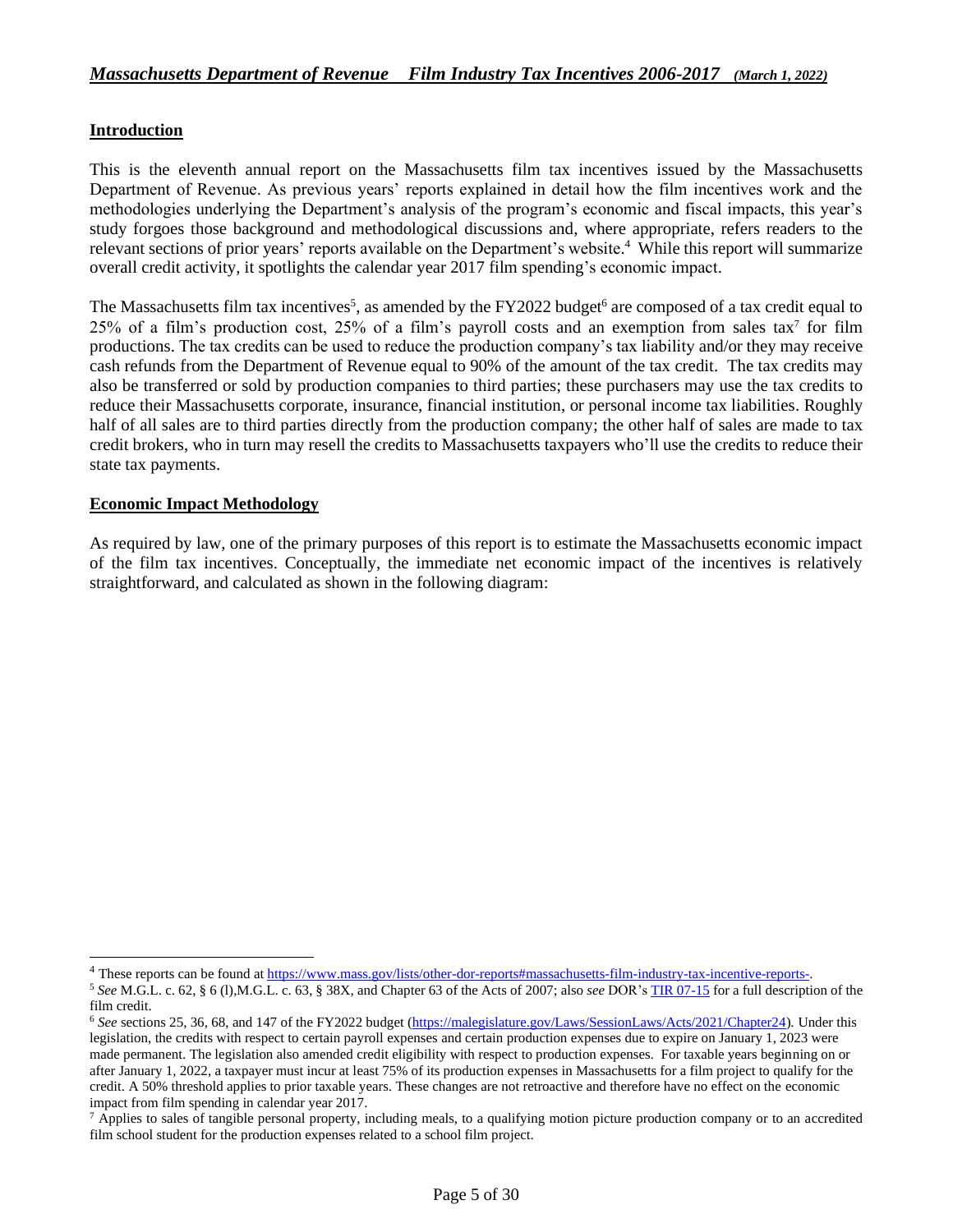Amount of *New* Massachusetts Wage and Non-Wage Spending Generated by the Tax Incentives

**And**

Additional Massachusetts Economic Activity Generated by New Wage and Non-Wage Spending (Positive "Multiplier" Impact)

#### *Minus*

State Spending Cuts or Tax/Fee Increases Required to Maintain a Balanced Budget (Negative Economic Impact)

**And**

Additional Massachusetts Economic Impact of Those State Spending Cuts or Tax/Fee Increases (Negative "Multiplier" Impact)

In order to estimate the net economic and fiscal impacts of the tax incentive program, this report provides in-depth statistical data from film tax credit applications and uses this data to estimate economically relevant variables. This report includes the following statistical information:

- The total amount of tax credits generated, claimed, and paid by calendar and fiscal year;
- The types of productions claiming the tax credits;
- An estimate of the film production activity that would have occurred in the Commonwealth even in the absence of the tax incentives;
- The dollar amount of wage and non-wage spending for film productions that claimed the tax incentives;
- The dollar amount of wages and salaries that were paid to Massachusetts residents and non-residents;
- The dollar amount of non-wage spending that was paid to Massachusetts-based and out-of-state businesses;
- The number of new jobs generated by film productions that claimed the tax incentives, for both residents and non-residents; and
- The net increase in the amount of spending that occurred in Massachusetts as a result of the film tax credits.

This study employs a dynamic model of the Massachusetts economy developed by Regional Economic Models Incorporated ("REMI"). This model is used to estimate the net economic and fiscal impacts of the film tax incentive program using the aforementioned statistical information. A dynamic analysis estimates the full impact on the economy and the state's revenue stream of an increase or decrease in economic activity resulting from a tax law change, including the impacts of "multiplier" and displacement effects.

In this report we use the term "film" to refer to production activity that is eligible for the Massachusetts motion picture credits and sales tax exemptions. This activity includes the production of motion pictures, certain television programs and commercials, as well as related activities.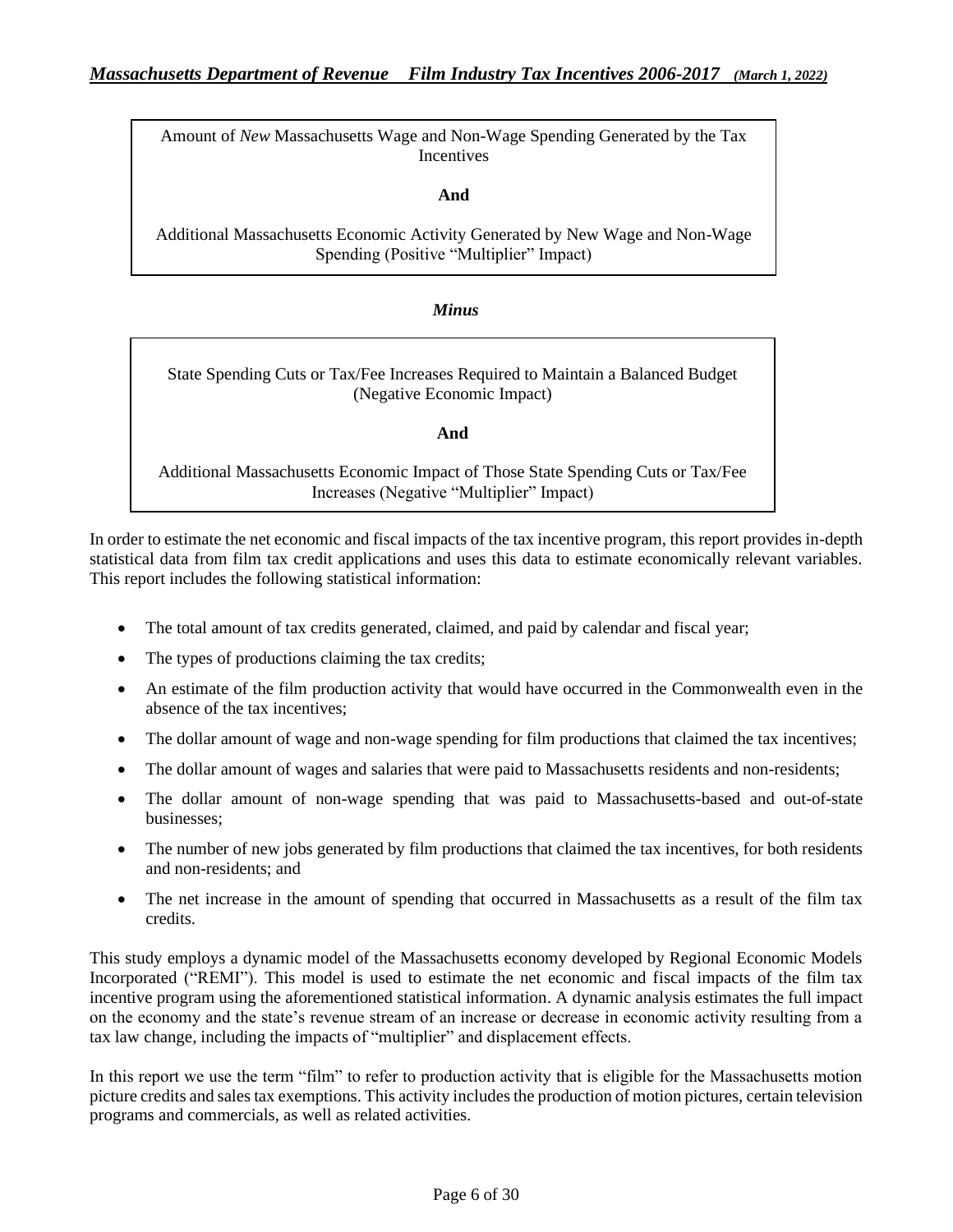*Production Spending in the Absence of Tax Incentives* Because this report is attempting to measure only *new* Massachusetts economic activity that results from the film production tax incentives, we do not include economic activity that, while eligible for the film tax incentives, was already taking place before the tax incentives were implemented and presumably would have continued to take place had the incentives not been enacted. In particular, Massachusetts has been an important center for public television productions, with stations from the Commonwealth providing significant national and local programming. That said, it should be noted that we have credited the vast majority of projects to the existence of the incentive. Also, some film credit applications are made years after the production activity, particularly in the case of small documentary projects. We consider the activity on these older small projects as not related to the film credit, and in any case they do not materially affect our results.

In estimating the economic impact of the tax incentives, it is important to establish a spending base for these activities, and include only the incremental impact of spending that would not have occurred absent the tax incentives. We used the following methodology and assumptions to determine whether production activity was new:

Feature Films. We assumed that all 14 of the feature films that applied for the tax credit based on activity in 2017 were induced to film in Massachusetts due to the credit. Since spending on feature films made up 71% of all film spending in 2017, the vast majority of all spending will be treated as due to the film credit. This is a generous assumption considering that some feature films were required to shoot in Massachusetts, at least in part, for authenticity purposes. However, since many competing states currently have tax incentives to encourage film production, it is reasonable to assume that no major movie productions would have been filmed in the Commonwealth in the absence of the Massachusetts tax incentives. While some smaller-budget filming might have occurred here, we have no way to distinguish these and assume in this analysis that they represent new economic activity. Since smaller-budget films represent only a small portion of film production spending in the Commonwealth, they do not materially affect our results.

Commercials/Advertising Projects*.* 69 "commercial and advertising" projects applied for credits for 2017. While many of those commercials may have been produced in Massachusetts even without the credit, we have assumed that any commercial or advertising project made in 2017 were made here due to the tax incentives. While this probably overestimates the amount of spending due to the tax credits (there were a substantial number of advertising companies in Massachusetts responsible for national advertising campaigns prior to the enactment of the tax incentives), this assumption does not materially affect our calculation of the overall economic impact of the incentive program since advertising makes up a small portion (around 8%) of the value of production activity eligible for the tax incentives.

Television Series. We identified long-running shows and specifically local programming that claimed the tax incentives, and assumed that these would have continued to be produced even without the incentives. For the most part, these consisted of educational, public affairs, and sports-themed productions connected to long-established local institutions.<sup>8</sup>

Including the 49 television series produced in 2017, DOR has received 401 tax credit applications for television series produced in the years 2006 to 2017, claiming tax credits of \$102 million. Based on an analysis of these applications, DOR estimates that in 2017 approximately 15% of the spending on these programs would have been produced in Massachusetts even without the credit, as they were long-running series produced by local stations. While these existing productions increased the amount of tax incentives attributable to these years, they were not

<sup>&</sup>lt;sup>8</sup> If we could not conclusively identify the TV series as having been produced prior to the incentives becoming available, we assumed that such series would not have been produced in the absence of the tax incentives. Thus our estimate probably overestimates the amount of new television series production activity spurred by the incentives.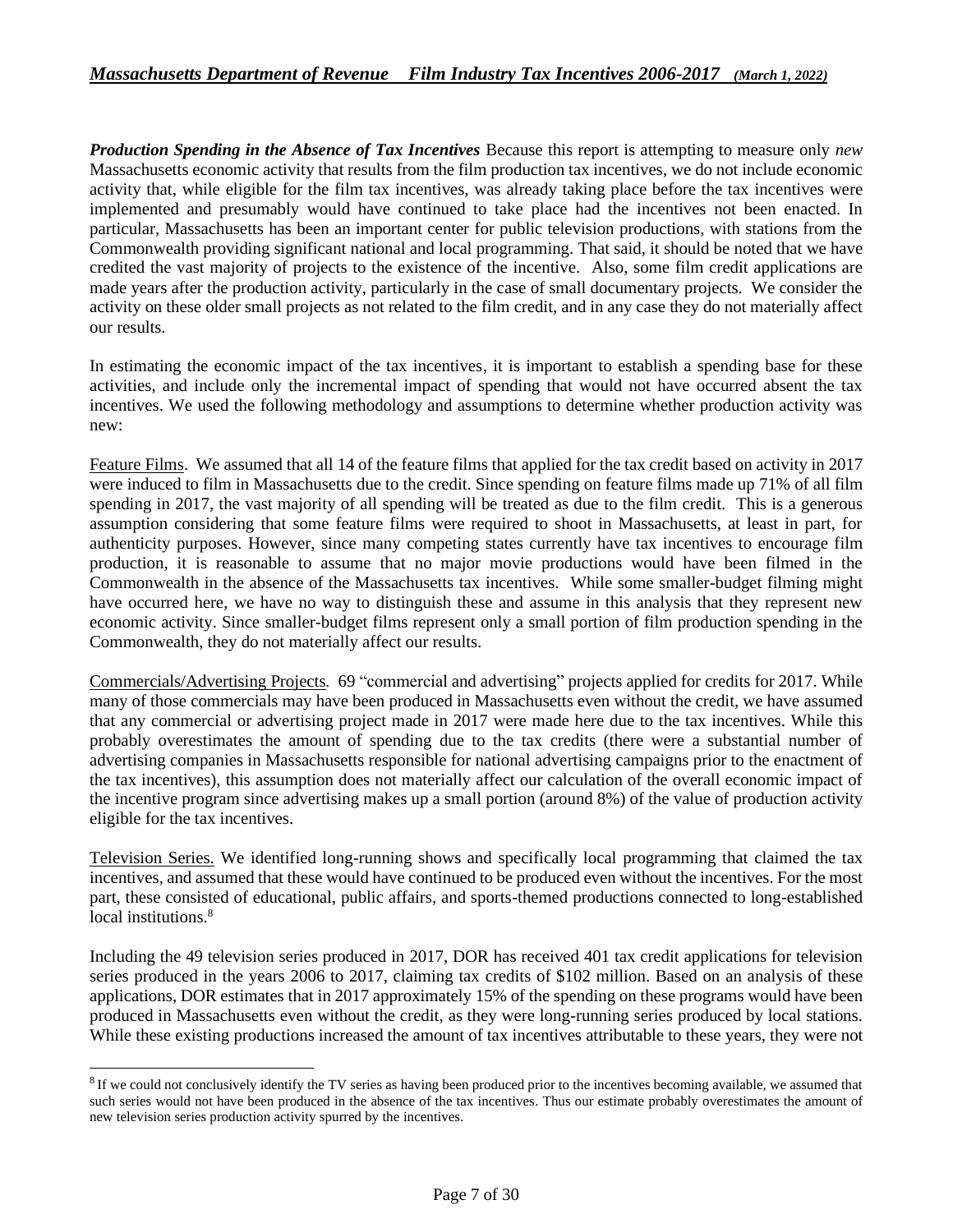included in our estimates of new economic activity in those years, since they do not represent new spending resulting from the tax incentives. However, these existing TV programs represent only 15% of 2017 film spending.

Documentaries. Because documentaries generally are one-time events, it was more difficult to estimate how many would have been made in the absence of the film tax incentives. While some documentaries that were produced in 2017 had local themes and may have been produced even without the film credit, for purposes of estimating the economic impact in 2017 we classified all documentaries as "new" projects that would not have been undertaken without the film tax incentives. Again, this assumption does not materially affect our calculation of the overall economic impact of the incentive program as Documentaries make up a small portion (around 1%) of the value of production activity eligible for the tax incentives.



*Payments to Non-Residents and Non-Massachusetts Vendors.* Not all production spending benefits the Massachusetts economy or Massachusetts residents – spending "leaks" out of the Commonwealth's economy if spent on imports of goods or services, or employment of non-residents. Money spent on imports by definition is not included in the state's gross domestic product (GDP) although wages paid to non-residents are included in that measure. To the extent that non-resident wages are a significant share of film industry spending, including them in Massachusetts's gross state product overstates the direct benefit of such spending to the Massachusetts economy. In contrast, measures of state personal income do not include non-resident wages (as such measures are based on the state of residence of workers, not the place where the work was performed), and thus are a better measure of economic benefit to Massachusetts citizens. As almost all feature films are by definition short-term projects that spend at most several months shooting in Massachusetts, an important consideration is whether the work on those productions is done by Massachusetts residents or non-resident actors and movie industry professionals. Payments to Massachusetts residents have much higher "multiplier" effects than payments to nonresidents, as a significantly higher proportion of income earned by residents is spent on local businesses, which in turn generates additional local economic activity. Payments made to non-residents – especially workers who spend only a short time in the Commonwealth on film projects – will be spent almost entirely outside of Massachusetts,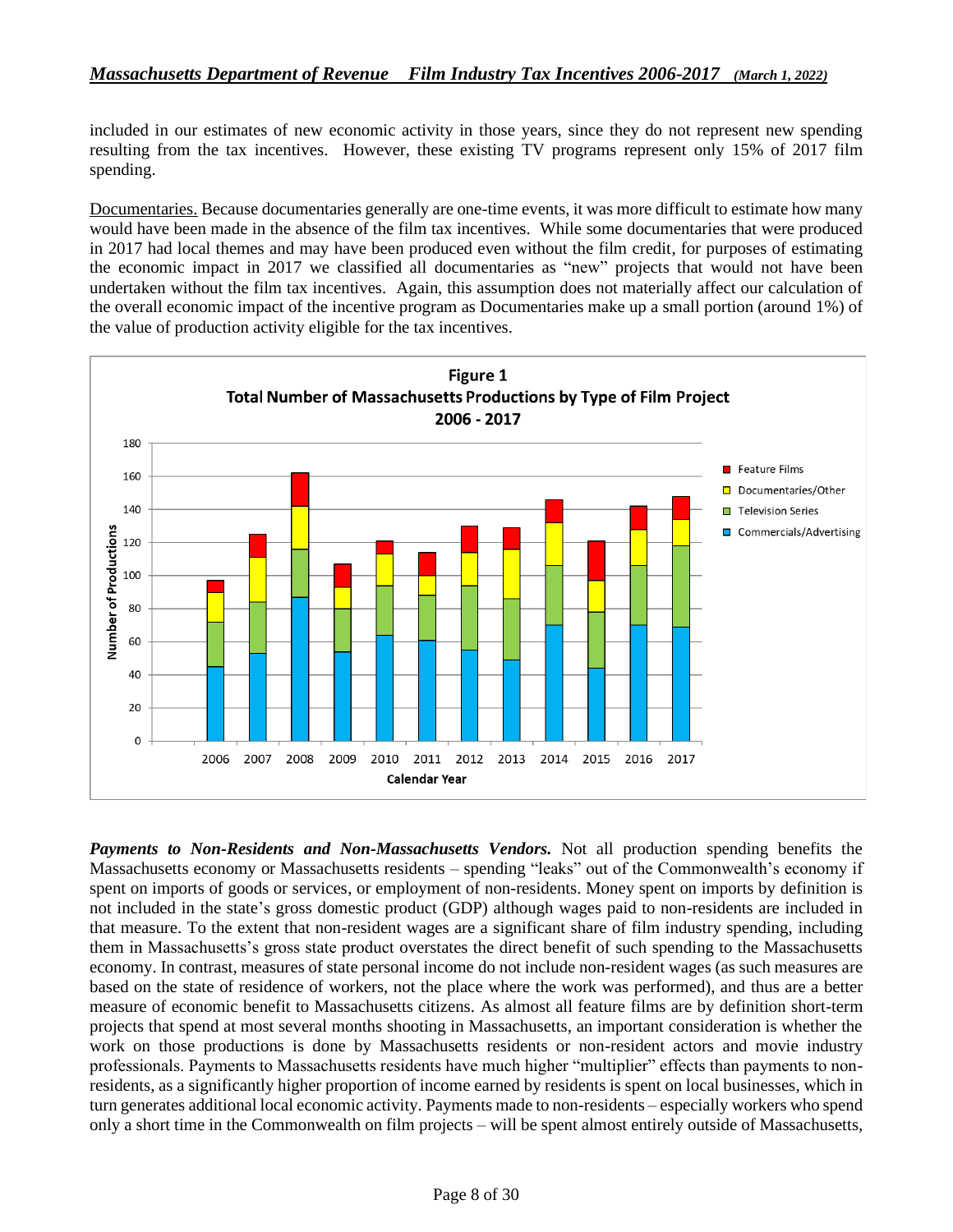likely in the state or states where the worker regularly resides. This is particularly true of wages paid to highlycompensated actors, directors, producers, writers and their staff, whose local expenses – including in-state travel, food, lodging, entertainment, and ancillary expenses – are already included in the film production budget (and are themselves generally eligible for the 25% production credit), thereby reducing the amount of income that such highly compensated non-residents need to spend in Massachusetts.

In this context, it is useful to distinguish between so-called "above-the-line" and "below-the-line" film production expenses:

- "Above-the-line" spending includes the costs of the primary cast, director, producer, and screenwriter (to the extent that any rewrites are done in Massachusetts during the course of production). Virtually all of these payments are made to non-Massachusetts residents, including significant budgets for food, travel, entertainment, and living expenses.
- "Below-the-line" expenses include costs such as those for production crew, set designers, set construction, and extras. These payments generate economic activity in the Commonwealth, but only to the extent that they are made to Massachusetts residents.

Because most film budgets we reviewed included amounts for wages, lodging, meals, and entertainment for nonresident production employees (including below-the-line workers), and because the work on most film projects is intensive, requiring long work hours, we follow previous studies in assuming that non-resident wages and salaries generate little additional economic activity in the Commonwealth. We assume that none of the (above-the-line) wages of those earning \$1 million or over is spent in Massachusetts because virtually all their local expenses, including lodging, food, entertainment, and miscellaneous expenses, are covered in the production budgets. There is greater uncertainty about what portion of other non-resident wages and salaries (mostly, but not entirely, belowthe-line costs) is spent locally. Because lodging and meals are provided/catered or otherwise covered by *per diems* for these non-resident employees, we assume that only 5% of wage and salary payments to non-residents earning less than \$1 million per production are spent in the Commonwealth. As most consumers' spending is generally for housing, transportation, food, health care, etc. (almost all of which is provided for in the production budgets themselves), our assumed local spending level for non-resident employees is most likely a high-end estimate.

Our assumption that only a small amount of non-resident earnings is spent in Massachusetts does *not* imply that the presence of non-resident employees creates no economic activity, but rather that the economic activity is already accounted for in the travel, lodging, meals, entertainment allowances and *per diems* that are included in the film production budgets themselves. To count additional indirect spending from wages and salaries of nonresidents would be to double-count this economic activity, and thus overestimate the economic impact of film productions.<sup>9</sup>

*Economic "Multipliers".* Direct spending by productions also generates "multiplier" impacts of "indirect" spending. As money is spent on productions, these direct purchases stimulate indirect economic activity; payments to vendors result in payments to vendors' employees, which increase the personal income and spending of Massachusetts residents, resulting in additional "induced" economic activity. In this analysis, these positive multiplier impacts are simulated using a dynamic model of the Massachusetts economy constructed by Regional Economic Models, Inc. ("REMI") Conversely, negative multiplier impacts are also be included to account for the effect of state spending cuts required to maintain a balanced budget (see next section).

<sup>&</sup>lt;sup>9</sup> An earlier study that excludes both above-the-line and below-the-line non-resident wage and salary spending in calculating multiplier effects is Steven B. Miller and Abdul Abdulkadri, "The Economic Impact of Michigan's Motion Picture Production Industry and the Motion, Picture Production Credit," Center for Economic Analysis, Michigan State University, February 6, 2009, p. 4, available at: [http://www.michigan.gov/documents/filmoffice/MSU\\_Economic\\_Impact\\_Study\\_269263\\_7.pdf.](http://www.michigan.gov/documents/filmoffice/MSU_Economic_Impact_Study_269263_7.pdf) Two other studies exclude all above-theline wages and salaries but do not explicitly address non-resident below-the line wages. See Connecticut Department of Economic and Community Development, "The Economic and Fiscal Impacts of Connecticut's Film Tax Credit", February 2008, at [http://www.remi.com/wp-content/uploads/2018/01/179-CT-DECD-Film-Tax-Credit-FEB-2008.pdf.](http://www.remi.com/wp-content/uploads/2018/01/179-CT-DECD-Film-Tax-Credit-FEB-2008.pdf)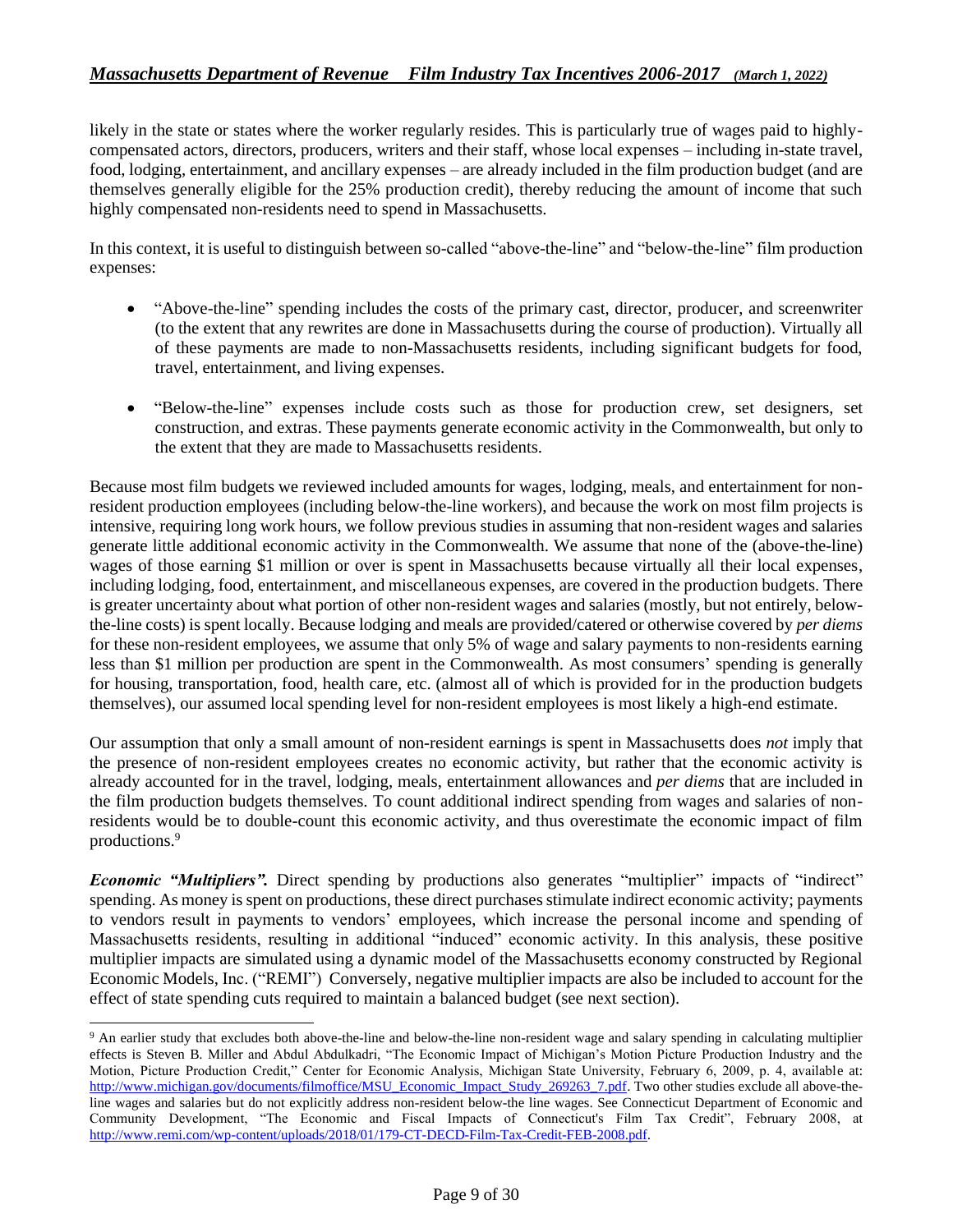*Balanced Budget Requirement and Refundable/Transferable Tax Credits.* Massachusetts has a balanced budget requirement, obliging the government to make spending reductions to maintain a balanced budget when film tax credits and sales tax exemptions reduce state revenues. In the same way that production spending has positive multiplier impacts, government spending reductions have negative multiplier effects as a result of spending cuts that reduce employment and purchases in Massachusetts. If the tax credits were non-refundable and nontransferable, the cost to the state would be limited to the taxpayer's liability. However, since the film tax credits are refundable and transferable, the revenue loss to the state can (and usually does) exceed the tax liability of the taxpayers generating the tax credits. Where production companies that generate film tax credits have no Massachusetts tax liability and claim the credits under the 90% refundable option, the cash payments made by the Department of Revenue to film production companies are equivalent to direct cash grants from the Commonwealth.

A production company can alternatively transfer or sell film tax credits either directly to a taxpayer or to a tax credit broker who then may re-sell them to a taxpayer. The vast majority of credits are transferred in this way. These credits are then used to reduce or eliminate payments the purchaser would have otherwise made to the Commonwealth. The effect on the Commonwealth's cash flow and budget is again equivalent to that of a cash grant. The film production company receives a percentage of the credit amount, generally over the 90% they could have received from the state as a refund (see Table 7A on page 24) as the purchase price for the credit. The purchaser of the credit realizes its full value in the form of a refund or reduction in Massachusetts tax liability. In this case, the cash payment to the film production company is made by a third party (either a tax credit broker or a Massachusetts taxpayer) rather than the Commonwealth itself. The reduction in state tax revenue occurs between one and six months later when the buyer of the credit (typically an insurance company, financial institution, or other corporation) reduces its tax payments.

Technically, if a film production company is awarded tax credits and does not have sufficient tax liability to use them, then the refundable or transferable credits do not constitute any new tax revenue foregone, since there is in fact no tax revenue to forgo. They are, however, equivalent to cash outlays by the Commonwealth in the form of reduced tax payments from other filers whose economic activity is entirely unrelated to film productions. Thus film credits, like any tax credits which can be monetized by either refunding or selling them in the absence of sufficient tax liability, are functionally identical to state spending.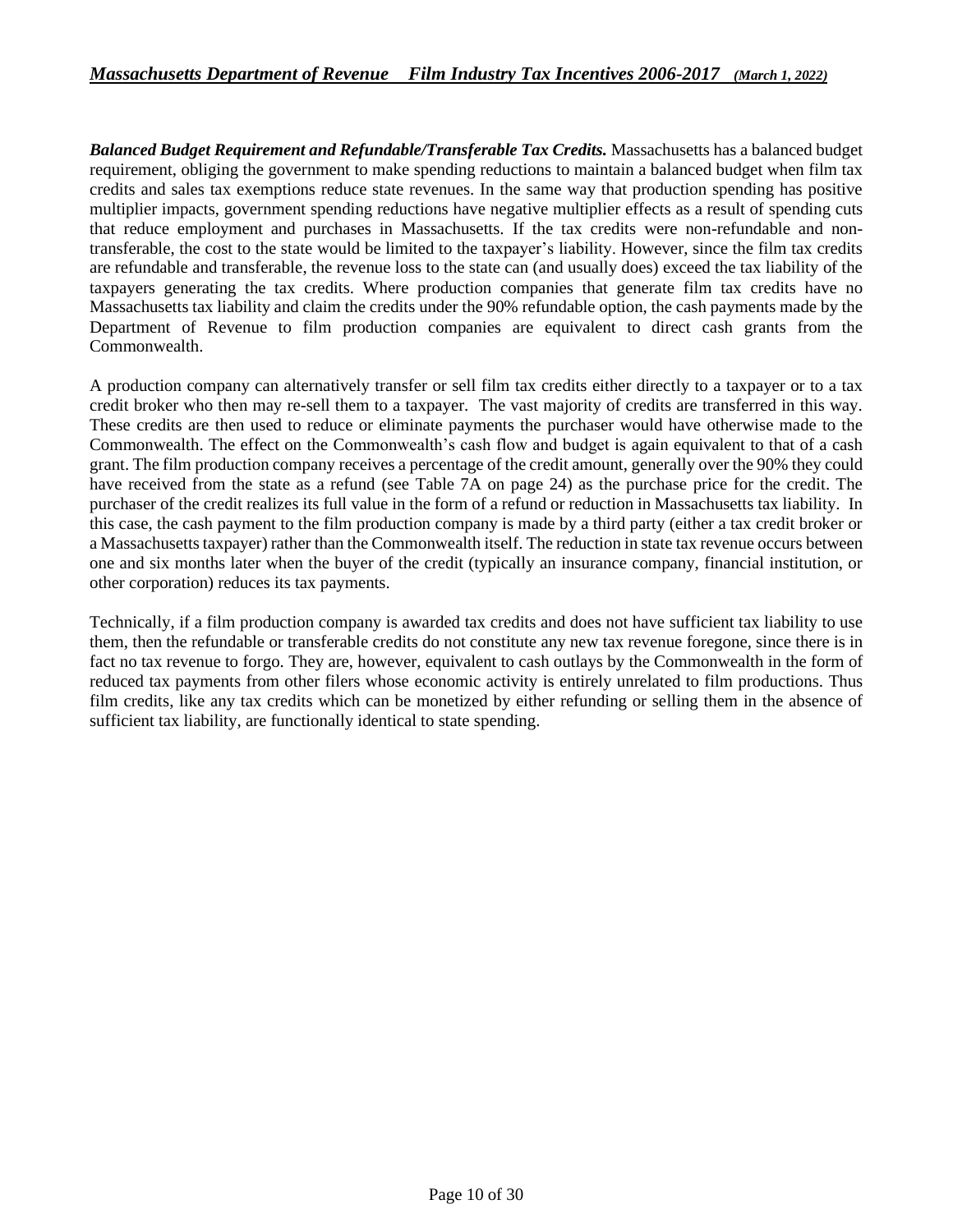### **Analysis of Film Spending**

One important consideration in this economic analysis is that the Massachusetts film credit *does not* require nonwage expenditures to be purchased from a Massachusetts-based business in order to qualify for a film tax credit. As long as a production otherwise qualifies, payments made to out-of-state vendors are eligible for the full 25% film credit. This is significant as payments made to non-Massachusetts vendors have very different economic impacts than those made locally: Purchases generally stimulate economic activity *only* in the state or area where the purchase is made, and not elsewhere.

As of December 31, 2020 there were 148 productions (see Table 2A on page 13) filmed in calendar year 2017 that had been approved for tax credits or were in the final stages of the approval process. Total 2017 film production spending eligible for tax credits was \$349.5 million, generating \$87.4 million in film credits (see Table 3 on page 16). Total spending was made up of \$229.0 million in wage spending and \$120.5 in non-wage spending.

#### Table 1 – 2017 Film Production Spending: Massachusetts vs. Out-of-State

The upper section of Table 1 (page 12) breaks out the distribution of wage expenditures by Massachusetts residents ("MA") and non-residents ("NON-MA"); non-wage expenditures by location of vendor follow below this. Of the \$349.5 million spending (see column "A"), DOR estimates that \$12.5 million in spending would have occurred even in the absence of the tax incentives (column "B"), leaving \$337.0 million in new spending generated by the tax incentives (column "C").

Of the \$337.0 million in new spending, \$152.8 million (45%) was paid to Massachusetts residents or Massachusetts-based businesses (dollar figures in column "D"; see column "E" for percentage of total). Details of the \$184.3 million (55%) that was paid to non-residents or non-Massachusetts vendors are shown in column "F" (see column "G" for percentages).

*Wages:* Of the \$229.0 million in wage spending in 2017, an estimated \$12.3 million would have occurred in the absence of incentives, leaving \$216.8 million in net-new spending on wages. Of this, \$74.1 million (34%) was paid to Massachusetts residents, and \$142.7 million (66%) paid to non-residents. Note that wage spending on salaries of over \$1 million, which totaled \$81.9 million, was paid entirely to non-Massachusetts residents.

*Vendor spending:* The detailed breakout of non-wage (Vendor) spending is based on a DOR analysis of thousands of individual expenditures totaling \$120.5 million, documentation for which was submitted as part of film credit applications. Of that \$120.5 million, it is estimated that less than \$0.2 million would have occurred in the credit's absence. Of the \$120.3 million in new non-wage spending, \$78.7 million (65%) was paid to Massachusetts-based businesses and \$41.6 million (35%) was paid to out-of-state vendors.

The largest categories of non-wage spending (see column A) were fringe benefit/taxes (\$34.1 million), Production and Prof. Services (\$13.0), Hotel/Motel (\$10.9 million), Location Fees (\$8.5 million), Costumes/Clothing/Props (\$6.6 million), Cameras/Film (\$5.8 million), and Special Effects (\$5.3 million).

The categories of primarily in-state expenditures include Location Fees and Hotel/Motel spending, where purchases were 100% local; Extras (89% local), Private Security/Police Details, which were 87% local; Cleaning and Repair (83% local); Special Effects (81% local); Local Travel/Car Rental (79% local), Office Rent/Supply/Supp. (75% local), and Food/Restaurant/Catering (75% local). The largest categories by percentage of non-local purchases were Mobile Dressing Rooms at 70% non-local (\$1.5 million) and Cameras/Film at 69% non-local (\$4.0 million). Note that the percentages shown in the table include estimates of local purchases by nonlocal vendors, such as where out of state caterers are assumed to purchase food in Massachusetts and out of state transportation services, which are assumed to purchase fuel in Massachusetts.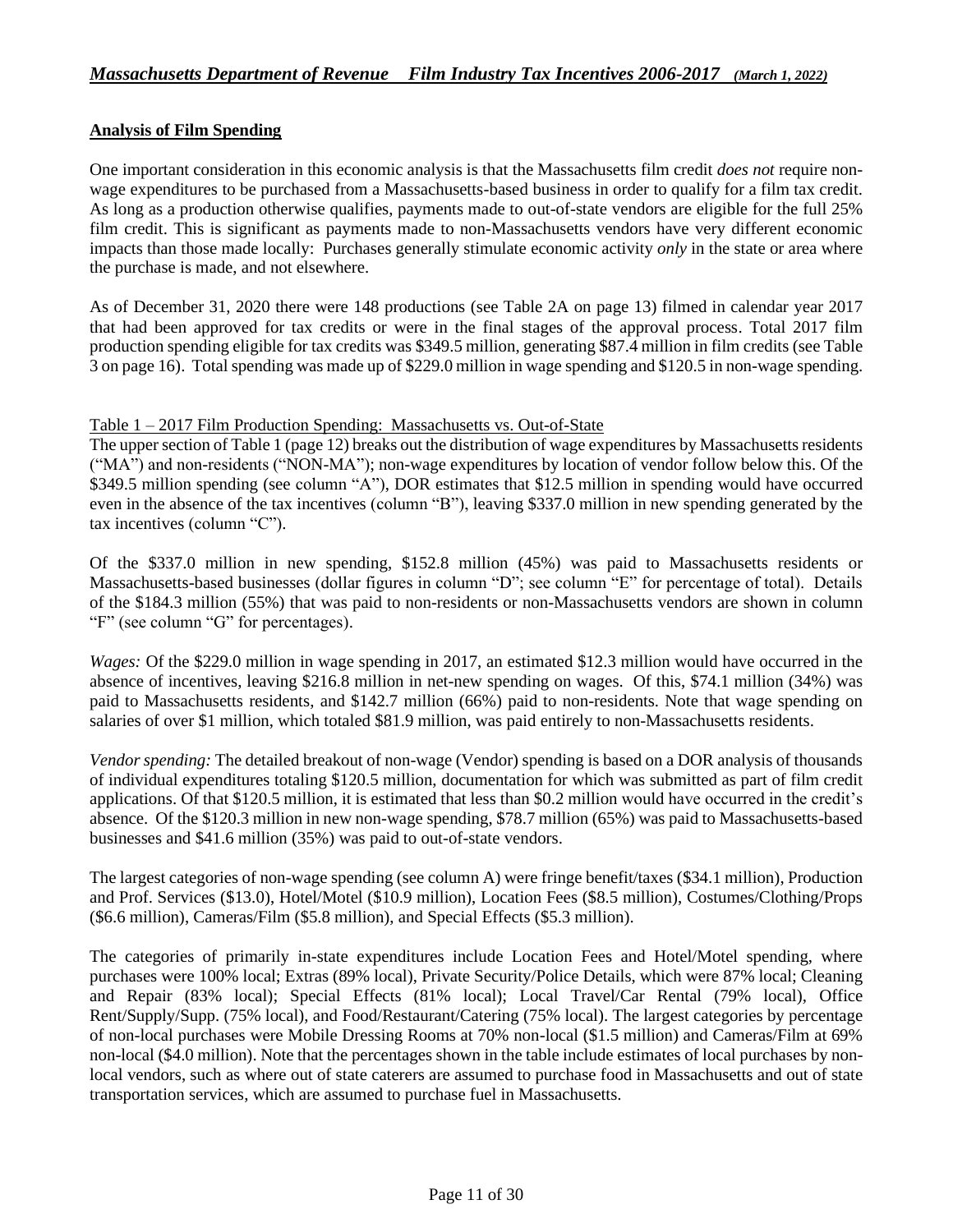| Table 1 - 2017 Production Spending By State of Residence or Location of Vendor * |              |               |                                  |                  |                               |               |                             |  |
|----------------------------------------------------------------------------------|--------------|---------------|----------------------------------|------------------|-------------------------------|---------------|-----------------------------|--|
|                                                                                  |              |               | (Dollar Amounts are in Millions) |                  |                               |               |                             |  |
|                                                                                  | (A)          |               | (C)<br>Net-New                   | (D)              | (E)<br>Net-New MA MA Resident | (F)<br>NON-MA | $\left( G\right)$<br>NON-MA |  |
|                                                                                  | Total        | (B)           | Spending                         | Resident         | Wages/MA                      | Resident      | Resident                    |  |
|                                                                                  | Spending     | Spending in   | from Tax                         | Wages or         | Vendor Sales                  | Wages or      | Wages/Vendor                |  |
|                                                                                  | Eligible for | the Absence   | Incentives                       | <b>MA</b> Vendor | as % of New                   | NON-MA        | Sales as %                  |  |
| Category of Spending                                                             | Tax Credits  | of Incentives | $(A-B)$                          | Sales            | Spending                      | Vendor Sales  | New Spending                |  |
| <b>Wage Spending</b>                                                             | \$229.0      | \$12.3        | \$216.8                          | \$74.1           | 34%                           | \$142.7       | 66%                         |  |
| Wages \$1 Million & Over                                                         | \$81.9       | \$0.0         | \$81.9                           | \$0.0            | 0%                            | \$81.9        | 100%                        |  |
| Wages Under \$ 1 Million                                                         | \$147.1      | \$12.3        | \$134.8                          | \$74.1           | 55%                           | \$60.8        | 45%                         |  |
|                                                                                  |              |               |                                  |                  |                               |               |                             |  |
| <b>Non-Wage Spending</b>                                                         | \$120.5      | \$0.2\$       | \$120.3                          | \$78.7           | 65%                           | \$41.6        | 35%                         |  |
| Fringe Benefits / Taxes **                                                       | \$34.1       | \$0.06        | \$34.0                           | \$17.8           | 52%                           | \$16.2        | 48%                         |  |
| Production + Prof. Services                                                      | \$13.0       | \$0.03        | \$13.0                           | \$8.1            | 62%                           | \$4.9         | 38%                         |  |
| Hotel / Motel                                                                    | \$10.9       | \$0.02        | \$10.9                           | \$10.9           | 100%                          | \$0.0         | $0\%$                       |  |
| <b>Location Fees</b>                                                             | \$8.5        | \$0.02        | \$8.5                            | \$8.5            | 100%                          | \$0.0         | 0%                          |  |
| Costumes / Clothing / Props                                                      | \$6.6        | \$0.01        | \$6.6                            | \$3.2            | 49%                           | \$3.4         | 51%                         |  |
| Cameras / Film                                                                   | \$5.8        | \$0.01        | \$5.8                            | \$1.8            | 31%                           | \$4.0         | 69%                         |  |
| Special Effects                                                                  | \$5.3        | \$0.01        | \$5.3                            | \$4.3            | 81%                           | \$1.0         | 19%                         |  |
| Set Lighting/Electrical                                                          | \$5.0        | \$0.01        | \$5.0                            | \$2.3            | 46%                           | \$2.7         | 54%                         |  |
| Food / Restaurant / Catering                                                     | \$4.6        | \$0.01        | \$4.6                            | \$3.4            | 75%                           | \$1.1         | 25%                         |  |
| Miscellaneous / Other                                                            | \$4.3        | \$0.01        | \$4.3                            | \$2.9            | 67%                           | \$1.4         | 33%                         |  |
| Set Construction                                                                 | \$3.8        | \$0.02        | \$3.8                            | \$2.7            | 71%                           | \$1.1         | 29%                         |  |
| Priv. Security/Police Details                                                    | \$3.1        | \$0.01        | \$3.1                            | \$2.7            | 87%                           | \$0.4         | 13%                         |  |
| Parking, Fuel, Auto Repair                                                       | \$2.7        | \$0.01        | \$2.7                            | \$1.9            | 69%                           | \$0.8         | 31%                         |  |
| Transportation / Moving Serv.                                                    | \$2.4        | \$0.00        | \$2.4                            | \$1.7            | 73%                           | \$0.6         | 27%                         |  |
| Computer / Telecom Equip                                                         | \$2.4        | \$0.00        | \$2.4                            | \$1.1            | 47%                           | \$1.3         | 53%                         |  |
| Mobile Dressing Rms                                                              | \$2.1        | \$0.00        | \$2.1                            | \$0.6            | 30%                           | \$1.5         | 70%                         |  |
| Office Rent / Supply / Supp.                                                     | \$1.4        | \$0.00        | \$1.4                            | \$1.1            | 75%                           | \$0.4         | 25%                         |  |
| Local Travel / Car Rental                                                        | \$1.4        | \$0.00        | \$1.4                            | \$1.1            | 79%                           | \$0.3         | 21%                         |  |
| Cleaning and Repair                                                              | \$1.4        | \$0.00        | \$1.4                            | \$1.2            | 83%                           | \$0.2\$       | 17%                         |  |
| Other Lodging                                                                    | \$0.7        | \$0.00        | \$0.7                            | \$0.7            | 100%                          | \$0.0         | 0%                          |  |
| Producer / Director Fees                                                         | \$0.5        | \$0.00        | \$0.5                            | \$0.3\$          | 52%                           | \$0.2         | 48%                         |  |
| Extras                                                                           | \$0.4\$      | \$0.00        | \$0.4                            | \$0.3\$          | 89%                           | \$0.0         | 11%                         |  |
| <b>Total Spending</b>                                                            | \$349.5      | \$12.5        | \$337.0                          | \$152.8          | 45%                           | \$184.3       | 55%                         |  |
| <b>Resulting Tax Credits</b>                                                     | \$87.4       | \$3.1         |                                  | \$38.2           |                               | \$46.1        |                             |  |

Based on film credit applications received through December 31, 2020

\*\* Fringe benefits and employment taxes are allocated to the state of residence of the wage earner

Detail may not add to total due to rounding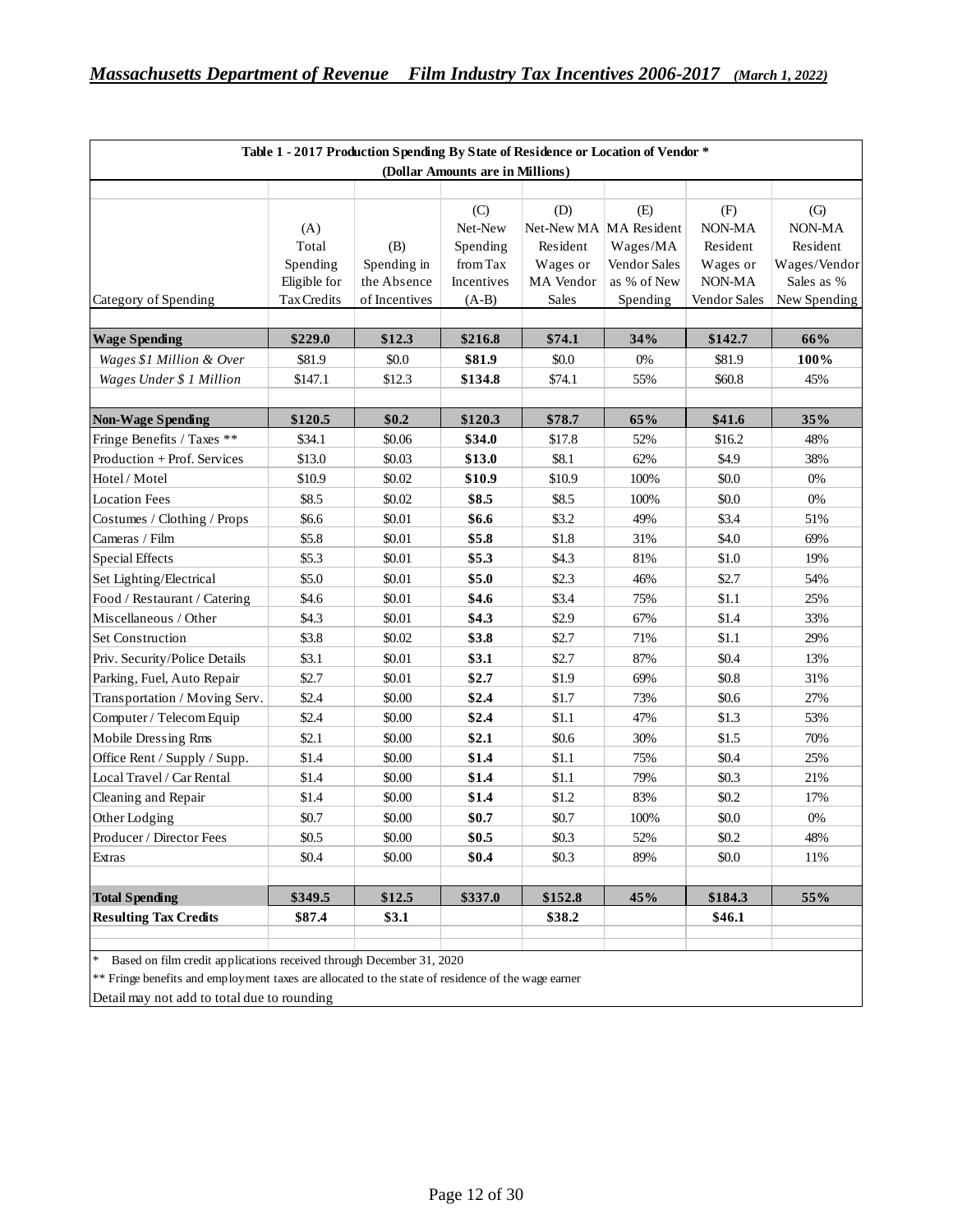Tables 2A, 2B and 2C - Total Massachusetts Production Spending Eligible for Film Tax Credits below are highlevel summaries of spending data for the calendar years in which the Massachusetts film credits were available (2006-2017). As Table 2A shows, over the 12 years in which the tax incentive program was in effect through calendar year 2017, 1,542 productions claimed film tax credits. Table 2B<sup>10</sup> shows total credit-eligible spending of \$3,045.1 million, of which \$1,195.5 million (39%) was paid to Massachusetts residents and Massachusetts-based businesses while \$1,849.5 million (61%) was paid to non-residents or non-Massachusetts businesses.

|                                  |      | Calendar Years |      |      |      |              |  |  |
|----------------------------------|------|----------------|------|------|------|--------------|--|--|
| Type of Film Projects            | 2013 | 2014           | 2015 | 2016 | 2017 | 2006 to 2017 |  |  |
| <b>Total Productions by Year</b> | 129  | 146            | 121  | 142  | 148  | 1542         |  |  |
| <i>Feature Films</i>             | 13   | 14             | 24   | 14   | 14   | 172          |  |  |
| Commercials/Advertising          | 49   | 70             | 44   | 70   | 69   | 721          |  |  |
| <b>Television Series</b>         | 37   | 36             | 34   | 36   | 49   | 401          |  |  |
| Documentaries/Other              | 30   | 26             | 19   | 22   | 16   | 248          |  |  |



<sup>&</sup>lt;sup>10</sup> It should be noted that "Location Fees" in Table 2B reflect the expense as reported by the production companies which often place various expense types in this category. However, the "Location Fees" in Table 1 are those which have been approved by an audit.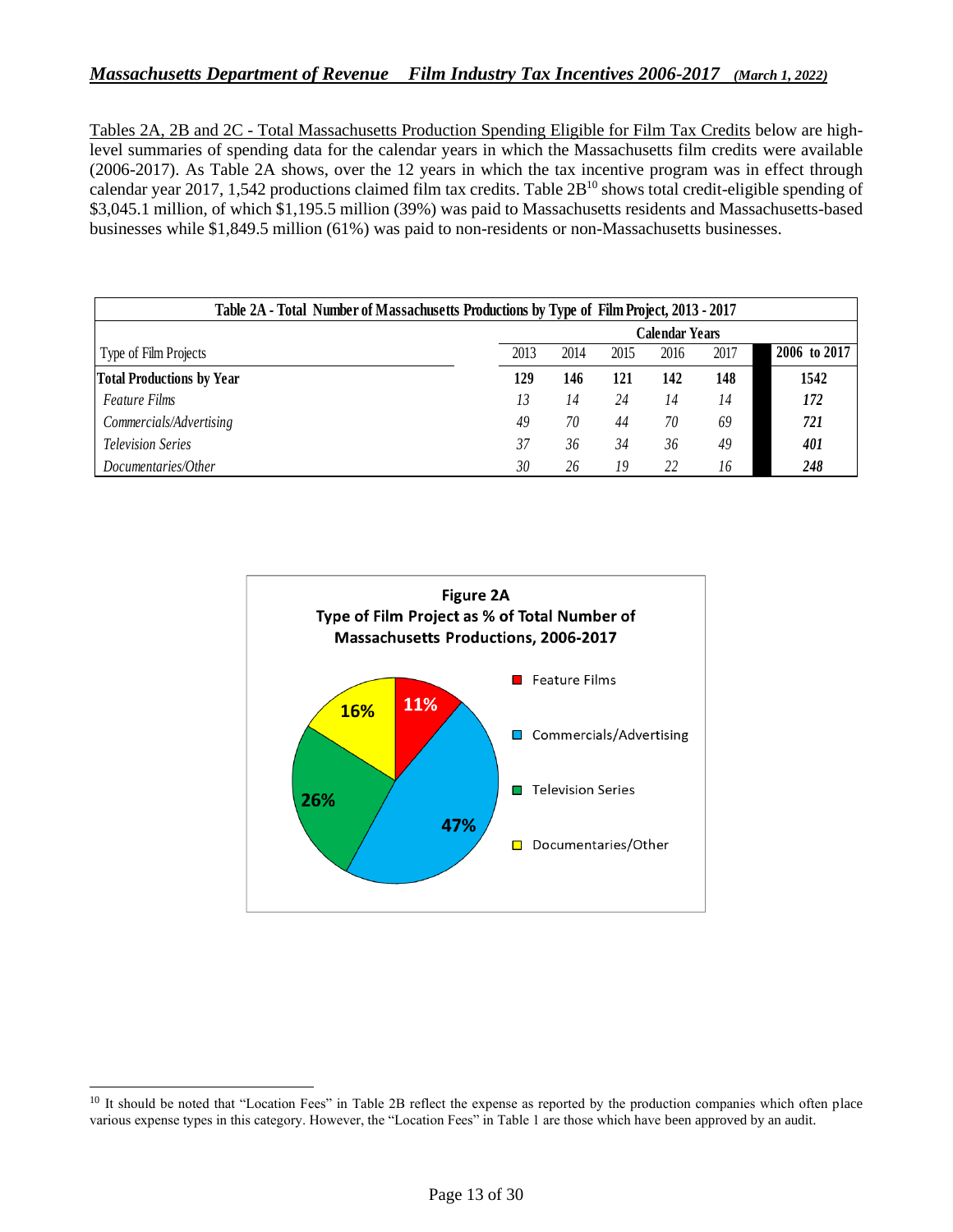| (Dollar Amounts are in Millions)     |                       |         |         |         |         |              |  |  |
|--------------------------------------|-----------------------|---------|---------|---------|---------|--------------|--|--|
|                                      | <b>Calendar Years</b> |         |         |         |         |              |  |  |
| Category of Spending                 | 2013                  | 2014    | 2015    | 2016    | 2017    | 2006 to 2017 |  |  |
| <b>Total Wages</b>                   | \$186.8               | \$182.7 | \$190.1 | \$118.9 | \$229.0 | \$1,973.7    |  |  |
| Wages \$1 Million & Over             | \$62.2\$              | \$60.2  | \$69.0  | \$29.9  | \$81.9  | \$706.0      |  |  |
| Wages Under \$ 1 Million             | \$124.6               | \$122.5 | \$121.0 | \$89.0  | \$147.1 | \$1,267.6    |  |  |
| <b>Set Construction</b>              | \$2.6                 | \$3.7   | \$3.9   | \$2.8   | \$3.8   | \$77.1       |  |  |
| <b>Location Fees</b>                 | \$31.1                | \$30.8  | \$29.7  | \$22.8  | \$42.7  | \$311.6      |  |  |
| Unclassified/Other                   | \$63.3                | \$56.7  | \$60.7  | \$42.3  | \$74.0  | \$682.7      |  |  |
| <b>Totals</b>                        | \$283.8               | \$274.0 | \$284.3 | \$186.8 | \$349.5 | \$3,045.1    |  |  |
| Of Which Spent on:                   |                       |         |         |         |         |              |  |  |
| <b>MA Resident/Business (\$)</b>     | \$119.9               | \$124.9 | \$122.9 | \$96.2  | \$163.2 | \$1,195.5    |  |  |
| <b>Non-MA Resident/Business (\$)</b> | \$163.9               | \$149.1 | \$161.4 | \$90.5  | \$186.3 | \$1,849.5    |  |  |
| MA Resident/Business (%)             | 42%                   | 46%     | 43%     | 52%     | 47%     | 39%          |  |  |
| Non-MA Resident/Business (%)         | 58%                   | 54%     | 57%     | 48%     | 53%     | 61%          |  |  |



Note: For 2010 (total wages were only \$47.2 million), wages over \$1 million not shown to maintain filer's confidentiality.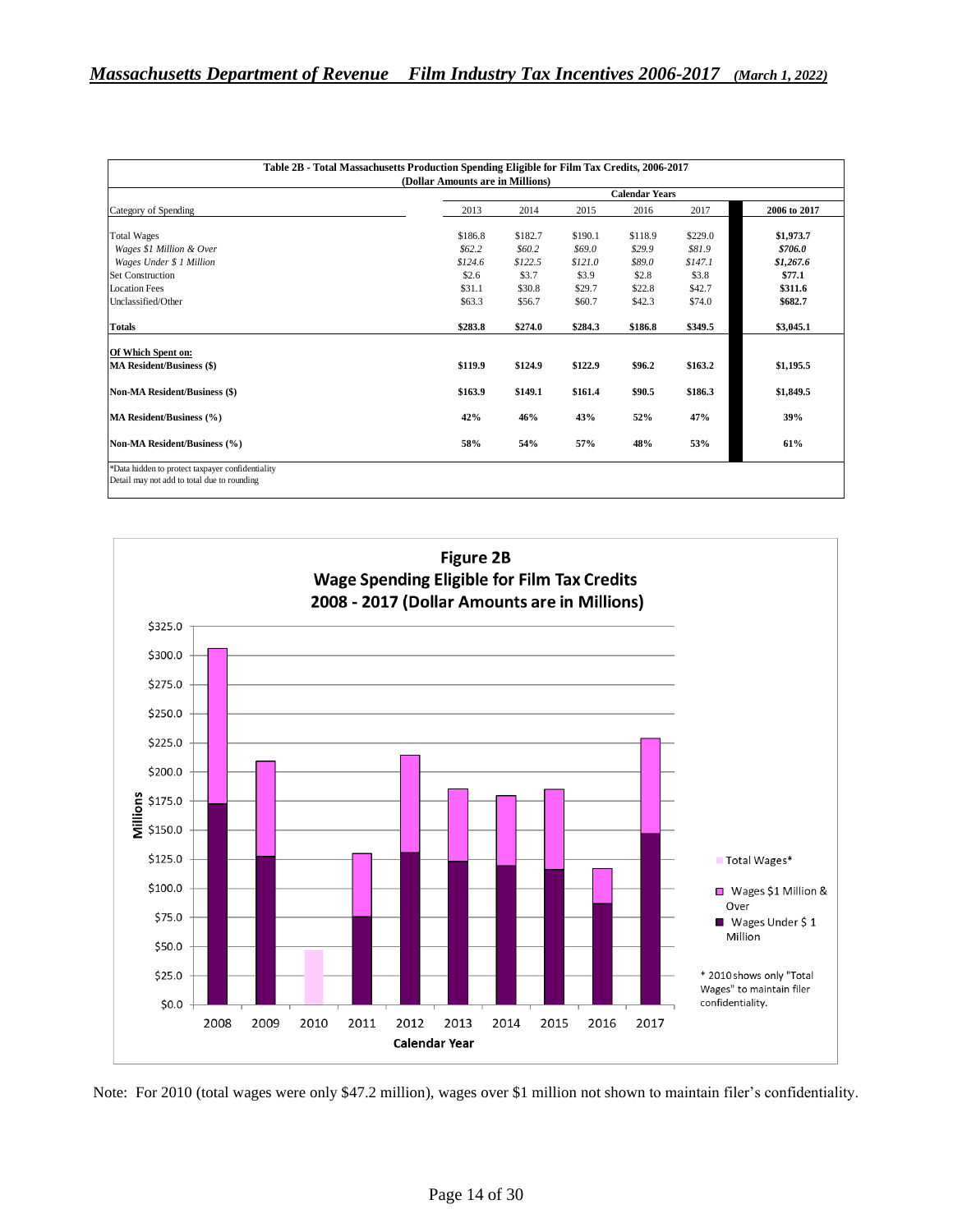

| Table 2C - % of Total Production Spending by Type of Film Project, 2013-2017 |                                                           |         |         |         |         |              |  |  |  |
|------------------------------------------------------------------------------|-----------------------------------------------------------|---------|---------|---------|---------|--------------|--|--|--|
|                                                                              | (Dollar Amounts are in Millions)<br><b>Calendar Years</b> |         |         |         |         |              |  |  |  |
|                                                                              | 2013                                                      | 2014    | 2015    | 2016    | 2017    | 2006 to 2017 |  |  |  |
| <b>Total Productions Spending</b>                                            | \$283.6                                                   | \$274.0 | \$284.3 | \$186.8 | \$349.5 | \$3,047.5    |  |  |  |
| <b>Feature Films</b>                                                         | 78%                                                       | 79%     | 82%     | 82%     | 71%     | 80%          |  |  |  |
| Commercials/Advertising                                                      | 3%                                                        | 4%      | 3%      | 6%      | 4%      | 4%           |  |  |  |
| <b>Television Series</b>                                                     | 16%                                                       | 16%     | 13%     | 10%     | 24%     | 13%          |  |  |  |
| Documentaries/Other                                                          | 3%                                                        | 2%      | 2%      | 2%      | 1%      | 2%           |  |  |  |

Table 2C shows total production spending by type of film project. Typically, feature films account for around 80% of total spending eligible for the film tax credit. These tables are accompanied by figures which highlight reported statistics.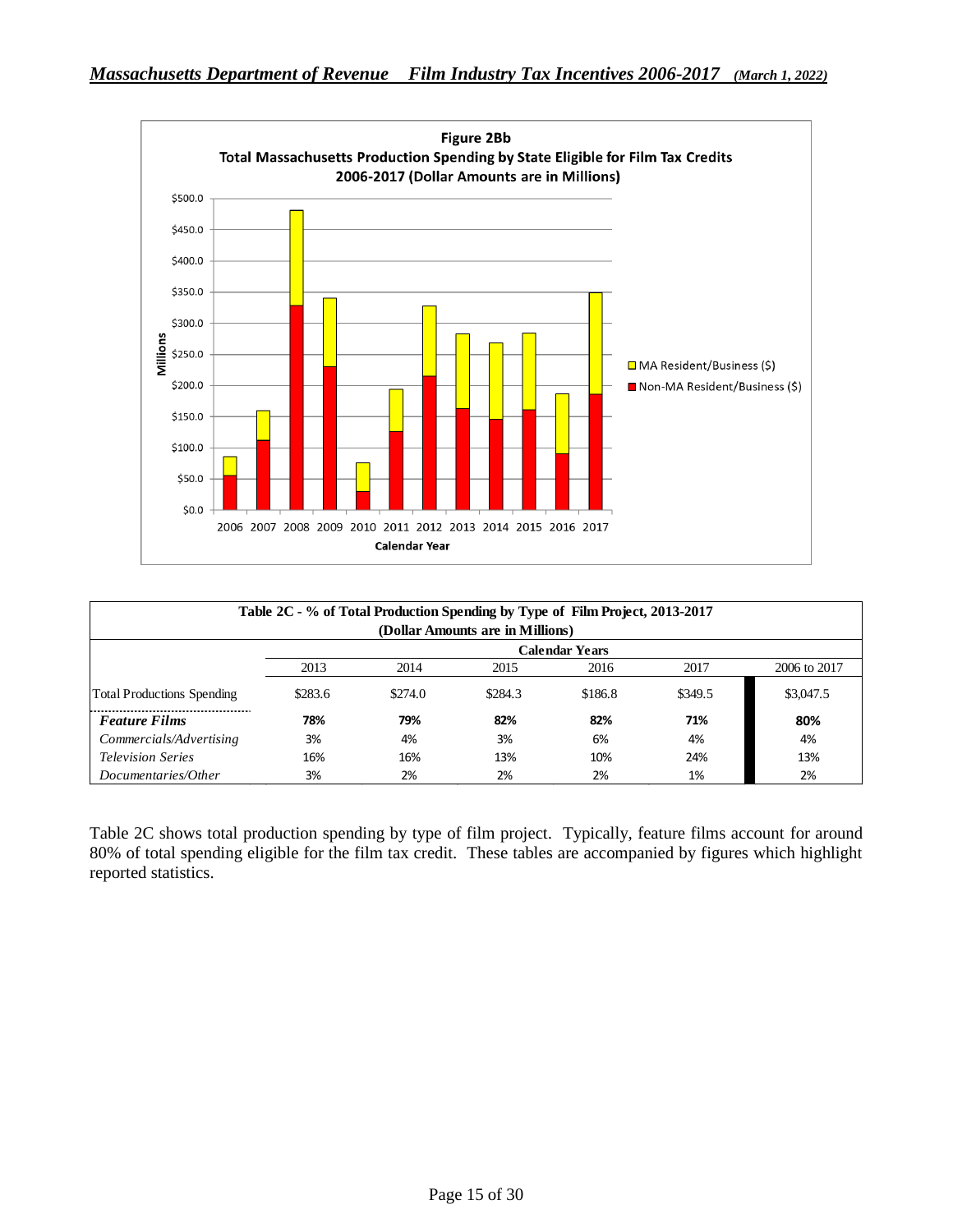

Table 3 – Aggregate Amount of Tax Credits Generated and Used below shows the amount of tax credits claimed, categorized by the calendar year in which the production was completed and the fiscal year in which the tax credits were used to reduce tax payments. Through December 31, 2020, a total of 1,556 productions had been approved or were in the process of being approved for tax credits totaling \$759.4 million.

| Table 3 - Aggregate Amount of Tax Credits Generated and Used |               |                                                                          |                                                                                                                    |  |  |  |  |
|--------------------------------------------------------------|---------------|--------------------------------------------------------------------------|--------------------------------------------------------------------------------------------------------------------|--|--|--|--|
|                                                              |               | (Dollar amounts are in millions)                                         |                                                                                                                    |  |  |  |  |
|                                                              | Number of     |                                                                          | Estimated \$ Amount of Tax                                                                                         |  |  |  |  |
|                                                              | Productions / | \$ Amount of Tax                                                         | Credits Used By Fiscal                                                                                             |  |  |  |  |
| Year                                                         | calendar year | Credits / calendar year                                                  | Year                                                                                                               |  |  |  |  |
| 2006*                                                        | 97            | \$19.4                                                                   | \$0.0                                                                                                              |  |  |  |  |
| 2007                                                         | 125           | \$39.9                                                                   | \$11.9                                                                                                             |  |  |  |  |
| 2008                                                         | 162           | \$120.4                                                                  | \$10.5                                                                                                             |  |  |  |  |
| 2009                                                         | 107           | \$85.3                                                                   | \$110.0                                                                                                            |  |  |  |  |
| 2010                                                         | 122           | \$19.2                                                                   | \$90.8                                                                                                             |  |  |  |  |
| 2011                                                         | 114           | \$48.6                                                                   | \$45.9                                                                                                             |  |  |  |  |
| 2012                                                         | 128           | \$81.9                                                                   | \$55.7                                                                                                             |  |  |  |  |
| 2013                                                         | 135           | \$71.0                                                                   | \$80.1                                                                                                             |  |  |  |  |
| 2014                                                         | 150           | \$68.5                                                                   | \$41.8                                                                                                             |  |  |  |  |
| 2015                                                         | 127           | \$71.1                                                                   | \$77.6                                                                                                             |  |  |  |  |
| 2016                                                         | 141           | \$46.7                                                                   | \$71.1                                                                                                             |  |  |  |  |
| 2017                                                         | 148           | \$87.4                                                                   | \$65.0                                                                                                             |  |  |  |  |
| 2018                                                         | N/A           | N/A                                                                      | \$80.0                                                                                                             |  |  |  |  |
| Total Approved /                                             |               |                                                                          |                                                                                                                    |  |  |  |  |
| Pending**                                                    | 1,556         | \$759.4                                                                  | \$740.4                                                                                                            |  |  |  |  |
|                                                              |               |                                                                          | * For tax year 2006, the payroll credit was only 20% and credits were capped at \$7 million for any one production |  |  |  |  |
|                                                              |               | ** Through December 31, 2020; some projects in final states of approval. |                                                                                                                    |  |  |  |  |
| Detail may not add to total due to rounding.                 |               |                                                                          |                                                                                                                    |  |  |  |  |

There is a lag between the date tax credits are applied for and the date they are actually used to reduce tax liability. This occurs partly due to the time it takes to provide documentation of expenses and gain verification from DOR, but mainly because virtually all the production companies that have thus far generated the tax credits have no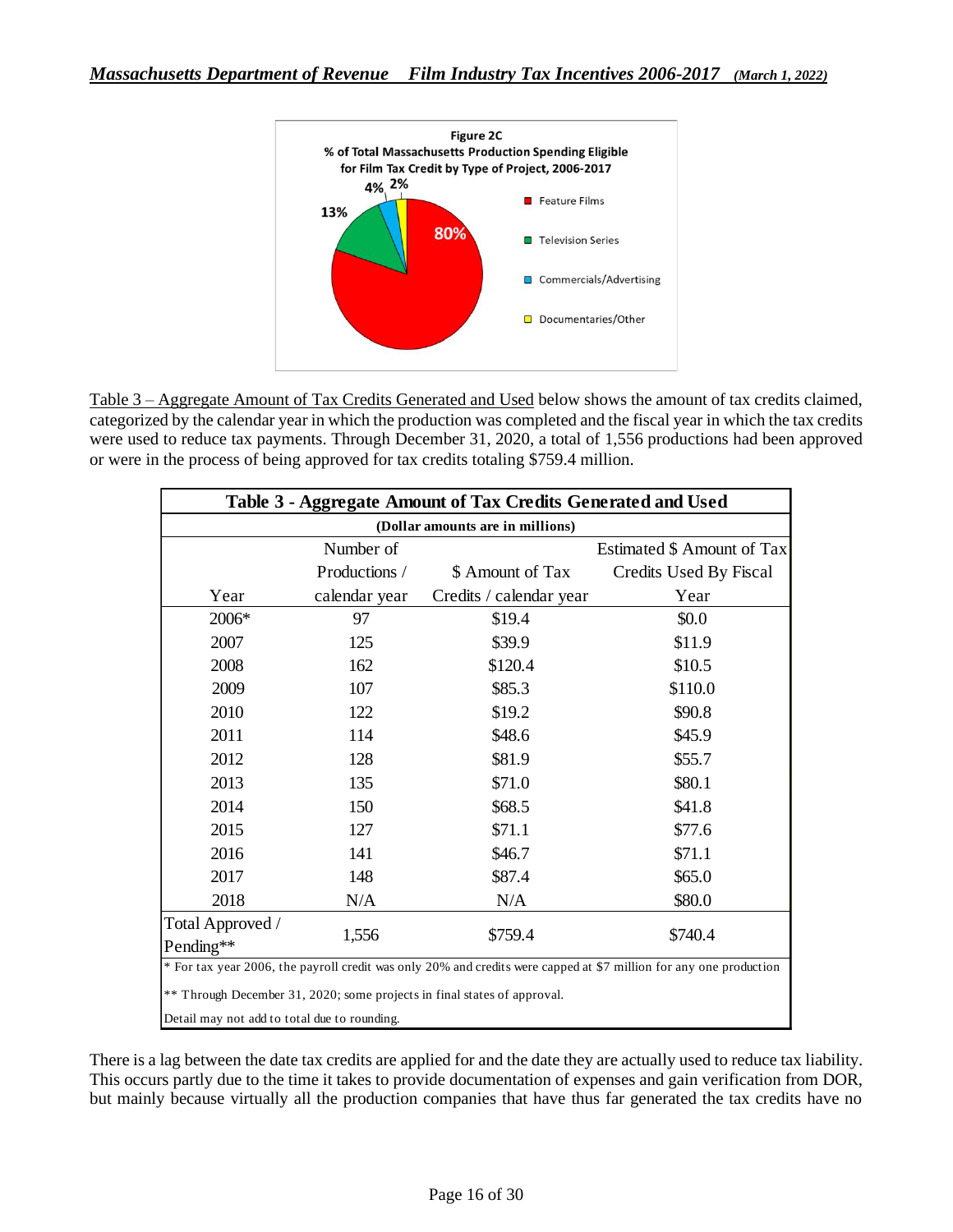declared tax liability in the Commonwealth. Such companies sell the credits to brokers (who then resell them to taxpayers) or directly to taxpayers who can use the credits to offset their tax liabilities.

The Department of Revenue estimates that of the \$759.4 million in film tax credits for productions through calendar year 2017, \$740.4 million has been used to reduce tax payments or increase refunds, including \$65 million in FY17 and \$80 million in FY18.

#### *Preview of 2018/2019*

Up to 2 years may elapse between the start of filming and the application for the film credit of a major feature film. An additional 6 months may be required for the auditing process. While not all projects will be approved for the full amount, based on an analysis of sales tax exemptions applications already received , there are at least 128 film productions in Massachusetts that are planning to be complete by the end of 2018. If all of these projects actually spent their claimed amounts within the time frame reported on their applications, qualifying film credit spending will total at least \$325.3 million for 2018, resulting in credit claims of over \$81.3 million. In addition 104 productions have also applied for film credits for projects that filmed in calendar year 2019; if all of these projects are approved by DOR, their claimed spending would total over \$392.9 million, ultimately resulting in tax credits of over \$98.2 million.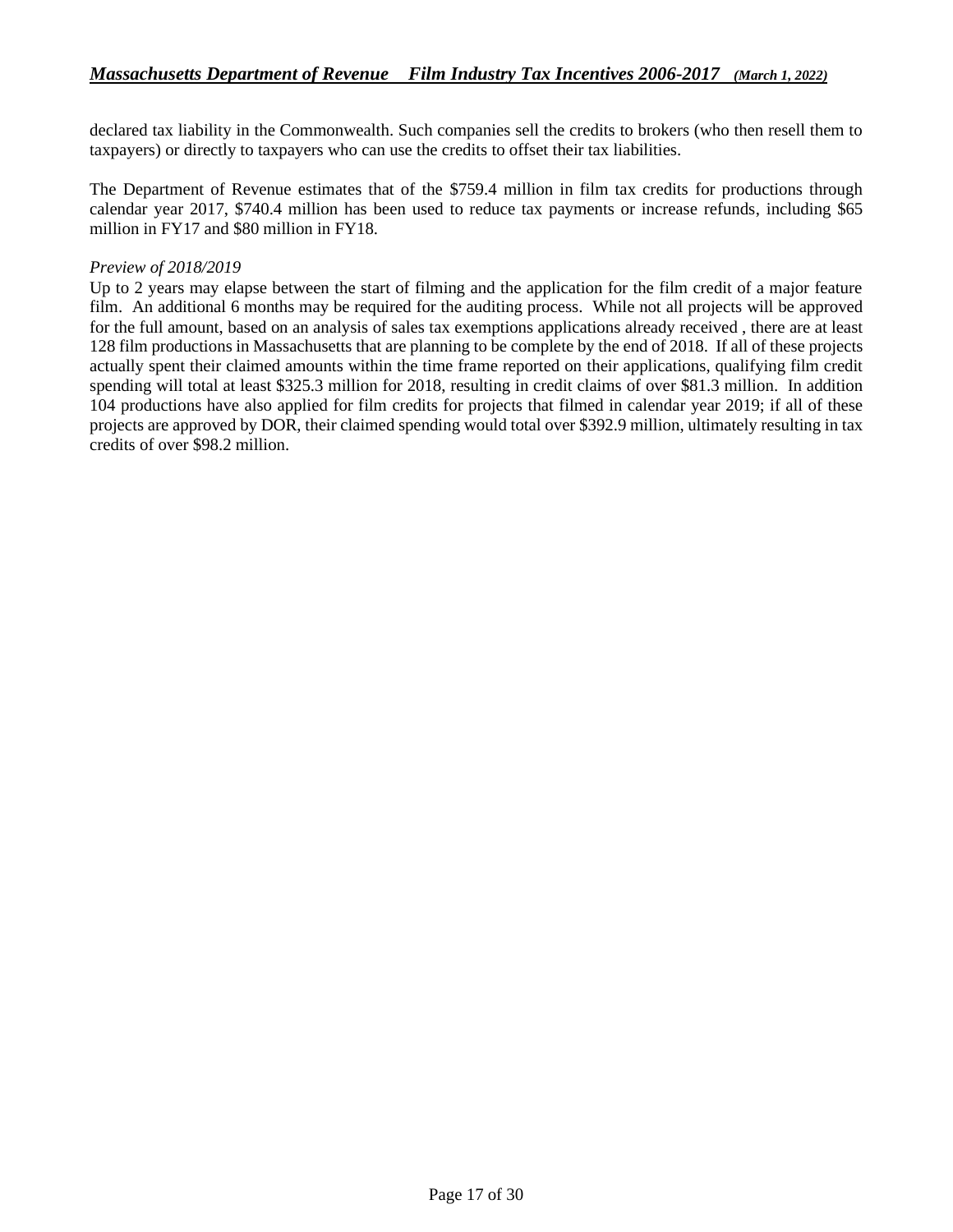#### **Total New Massachusetts Direct Spending**

Table 4 – Calculation of Increase in Massachusetts Local Spending Due to Film Tax Incentives below shows the calculation of new direct local spending from film production activity. These totals are arrived at after adjusting for projects that would have occurred in the absence of tax incentives, wage and non-wage spending paid to nonresidents, and state spending cuts required to fund the tax credits and maintain a balanced budget. Figure 4 is a visual representation displaying the increase in Massachusetts local spending due to film production spending by calendar year

| Table 4 - Calculation of Increase in Massachusetts Local Spending Due to Film Tax Incentives<br>(Dollar Amounts are in Millions)      |                       |           |                 |          |           |              |  |  |
|---------------------------------------------------------------------------------------------------------------------------------------|-----------------------|-----------|-----------------|----------|-----------|--------------|--|--|
|                                                                                                                                       | <b>Calendar Years</b> |           |                 |          |           |              |  |  |
|                                                                                                                                       |                       |           |                 |          |           |              |  |  |
|                                                                                                                                       | 2013                  | 2014      |                 | 2016     | 2017      | 2006 to 2017 |  |  |
| <b>Film Production Total Spending</b>                                                                                                 | \$283.8               | \$274.0   | 2015<br>\$284.3 | \$186.8  | \$349.5   | \$3,045.1    |  |  |
|                                                                                                                                       |                       |           |                 |          |           |              |  |  |
|                                                                                                                                       |                       |           |                 |          |           |              |  |  |
| Minus Spending In Absence of Tax Incentives                                                                                           | (\$16.4)              | (\$12.8)  | $(\$21.5)$      | (S11.1)  | (\$12.5)  | (S246.3)     |  |  |
| Minus Adjustment for Non-Resident Wages <sup>1</sup>                                                                                  | (S114.5)              | (\$103.9) | (S111.5)        | (S63.3)  | (\$139.7) | (\$1,254.4)  |  |  |
|                                                                                                                                       |                       |           |                 |          |           |              |  |  |
| Minus Non-Wage Spending on Non-MA Vendors                                                                                             | (\$38.1)              | (\$33.6)  | (\$36.8)        | (\$23.0) | (\$41.6)  | (\$447.4)    |  |  |
|                                                                                                                                       |                       |           |                 |          |           |              |  |  |
| <b>New Massachusetts Film Spending from Incentives</b>                                                                                | \$114.7               | \$123.6   | \$114.5         | \$89.4   | \$155.8   | \$1,097.0    |  |  |
|                                                                                                                                       |                       |           |                 |          |           |              |  |  |
| Minus Reduced MA Spending to Balance Budget <sup>2</sup>                                                                              | (\$44.8)              | (\$43.6)  | (\$54.4)        | (\$34.1) | (S70.3)   | $(\$481.4)$  |  |  |
| Net Increase in Massachusetts Local Spending                                                                                          | \$69.9                | \$80.0    | \$60.0          | \$55.2   | \$85.5    | \$615.5      |  |  |
| New Massachusetts Spending as a % of Total                                                                                            | 40.4%                 | 45.1%     | 40.3%           | 47.9%    | 44.6%     | 36.0%        |  |  |
| <sup>1</sup> Includes all non-resident wages over \$1 million per person plus 95% of non-resident wages under \$1 million per person. |                       |           |                 |          |           |              |  |  |
| $^{2}$ Net of taxes generated by film production and state spending cuts borne by non-residents or out-of-state businesses            |                       |           |                 |          |           |              |  |  |

<sup>2</sup>Net of taxes generated by film production and state spending cuts borne by non-residents or out-of-state businesses.

First, we calculated total production spending of \$3,045.1 million for the period of 2006 through 2017. Next, we subtracted \$246.3 million for productions that would have occurred in the absence of tax incentives, \$1,254.4 million in wages paid to non-residents (which includes all payments to non-residents earning more than \$1 million per production and 95% of wages under \$1 million paid to other non-residents for feature films and all other productions), \$447.4 million in non-wage spending paid to non-Massachusetts vendors, and \$481.4 million in state spending cuts to maintain a balanced budget. This leaves a total of \$615.5 million in *net* new Massachusetts spending activity. Figure 4 summarizes the relationship of total film production spending to the ultimate net new spending that ultimately occurs in Massachusetts.

For calendar year 2017, out of the total production spending of \$349.5 million, the net new spending in the Massachusetts economy was \$85.5 million. The total spending's impact on the state economy was reduced due primarily to spending on out of state wages. The net new spending totals are used as inputs for the REMI model to estimate multiplier effects.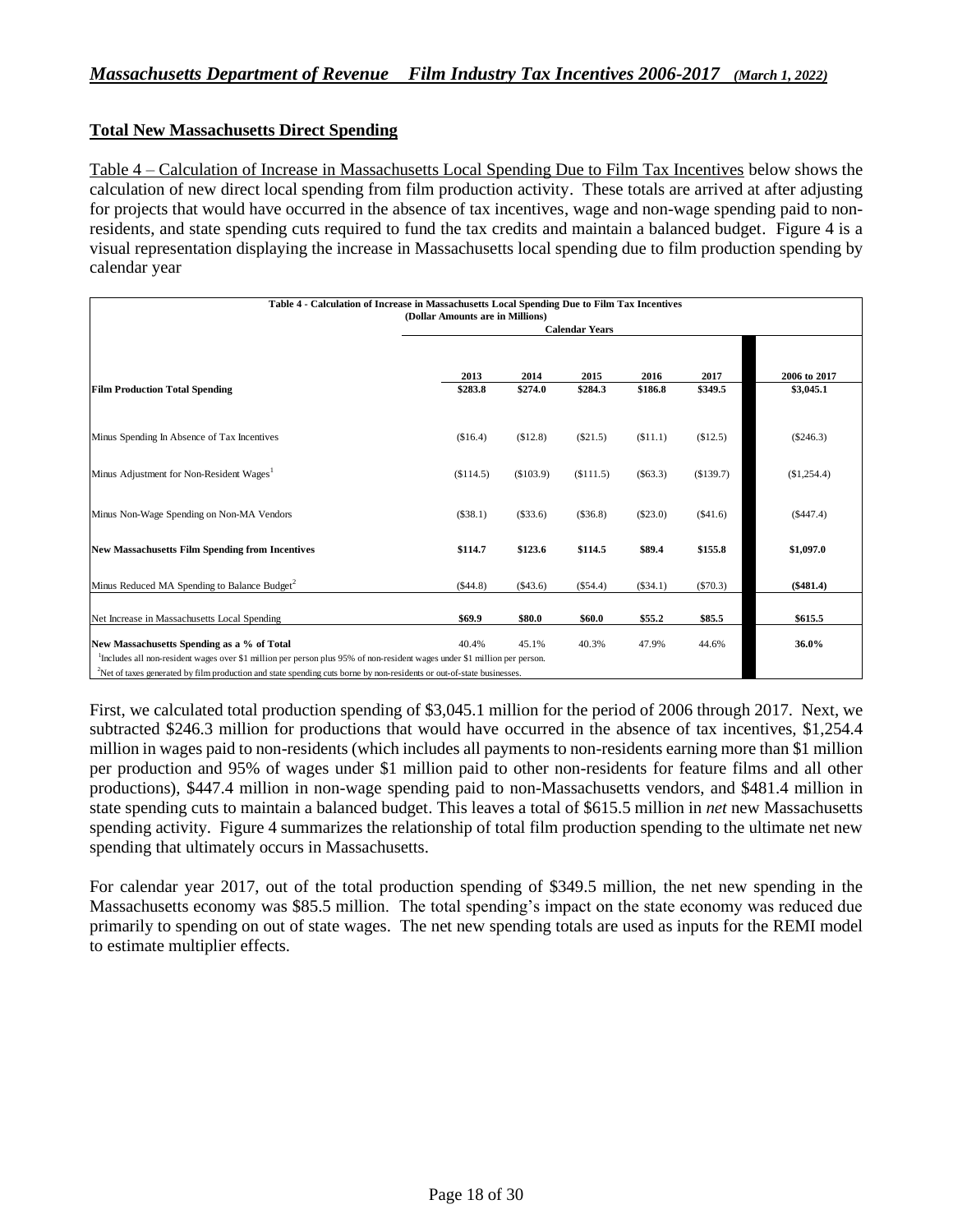

## **REMI Model Results**

A dynamic analysis attempts to calculate the full impact on the state economy and revenue stream of an increase or decrease in economic activity resulting from a tax law change. In this way, it captures the impacts of "multiplier" and displacement effects. The REMI model simulates the structure of and interrelationships among the various parts of the Massachusetts economy, and can be used to estimate the impacts of a tax law change on state economic activity and tax revenue collections. The tax revenue changes calculated using the REMI model output can then be compared to the initial cost of the tax incentives to arrive at a net cost to the state.

Table 5 – Dynamic Economic Impacts of Film Incentives combines the results of DOR's payroll analysis (for direct employment) and the REMI simulation for indirect and induced employment (i.e., employment resulting from "multiplier" impacts) and other measures of economic activity.

Based on the inputs, as detailed in Table 4, the REMI simulation estimates that Massachusetts state GDP (the most useful measure of economic activity, sometimes called Gross State Product or GSP) increased by \$69.9 million in 2016 and \$126.4 million in 2017. This was the net gain from the gain due to new film production spending less the loss from state spending cuts resulting from the tax credits. Economic output (a broader, less useful measure of economic activity roughly equivalent to sales, including "sales" of labor) grew by \$107.8 million in 2016 and \$196.0 million in 2017. The REMI model estimates that the net new economic activity generated by increased film production and reduced state spending required to maintain a balanced budget resulted in additional Massachusetts personal income of \$17.0 million in 2016 and \$12.0 million in 2017. The significant difference between growth in state GDP and economic output and state personal income (\$196.0 million for economic output vs. \$126.4 million for state GDP vs. \$12.0 million for state personal income in 2017) is caused almost entirely by the large proportion of wage and non-wage spending paid to non-resident employees and non-Massachusetts businesses, which are included in state GDP and state output but not in state personal income. Including the estimated changes for Massachusetts residents employed in other states, estimated full time equivalent employment (FTEs) increased by 737 in 2016 and 1,153 in 2017 (see Table 6), with increases in filmrelated industries offset by reductions in other industries caused by state spending cuts required to maintain a balanced budget. For Massachusetts residents, full time equivalent employment is estimated to have increased by 409 in 2016 and 585 in 2017.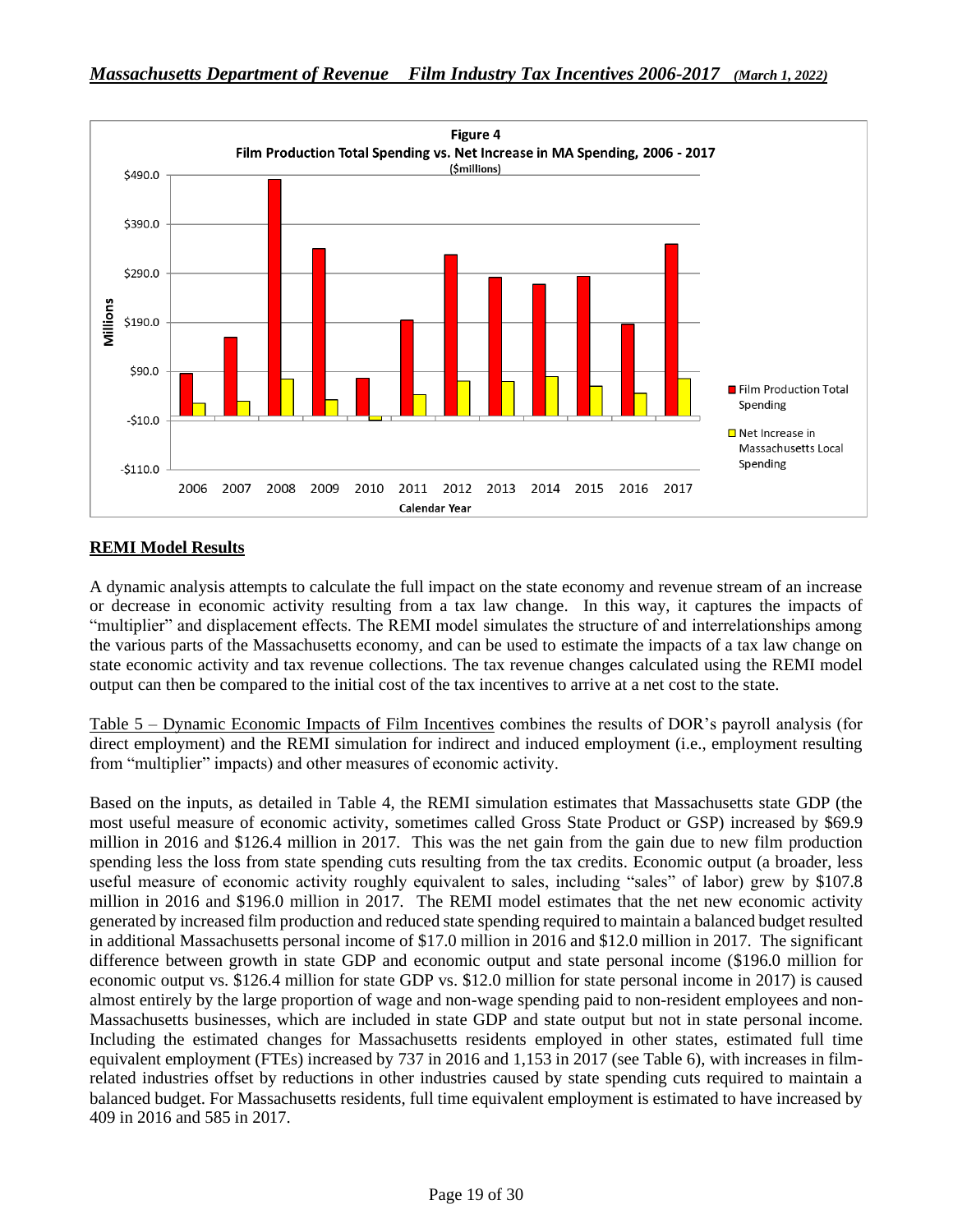|                                                                 |                    | (Dollar Amounts are in Millions, Except Where Noted)<br><b>Calendar Years</b> |          |          |           |           |           |  |
|-----------------------------------------------------------------|--------------------|-------------------------------------------------------------------------------|----------|----------|-----------|-----------|-----------|--|
|                                                                 |                    | 2013                                                                          | 2014     | 2015     | 2016      | 2017      | 2006-2017 |  |
| <b>REMI Inputs - Calculation of Net New MA Spending</b>         |                    |                                                                               |          |          |           |           |           |  |
| Net New Massachusetts Spending for REMI Input (from Table 4)    |                    | \$69.9                                                                        | \$80.0   | \$60.0   | \$55.2    | \$85.5    | \$615.5   |  |
| <b>REMI Results - Changes from Baseline</b>                     |                    |                                                                               |          |          |           |           |           |  |
| Employment (Resident - Includes Jobs Held in Other States)      | a                  | 822                                                                           | 800      | 731      | 409       | 585       | 6,341     |  |
| Employment (Non-Resident)                                       | $\mathbf b$        | 453.5                                                                         | 506      | 369      | 328       | 569       | 4,819     |  |
| State GDP <sup>1</sup>                                          | $\mathbf{c}$       | 134.1                                                                         | \$133.8  | \$143.0  | \$69.9    | \$126.4   | \$1,554.5 |  |
| Economic Output <sup>2</sup>                                    | d                  | 207.6                                                                         | \$212.2  | \$223.5  | \$107.8   | \$196.0   | \$2,516.4 |  |
| State Personal Income <sup>3</sup>                              | $\mathbf{e}$       | 35.0                                                                          | \$60.1   | \$63.7   | \$17.0    | \$12.0    | \$366.9   |  |
| <b>State Taxes</b>                                              | f                  | 9.9                                                                           | \$11.7   | \$9.8    | \$5.4     | \$9.9     | \$98.9    |  |
| <b>From Direct Spending</b>                                     | fI                 | 8.4                                                                           | \$8.3    | \$8.7    | \$5.5     | \$10.5    | \$92.0    |  |
| From Indirect/Induced Spending                                  | f2                 | 1.5                                                                           | \$3.3    | \$1.1    | $-$ \$0.2 | $-$ \$0.6 | \$6.9     |  |
| State Non-Tax Revenue                                           | g                  | 0.3                                                                           | \$0.8    | \$0.5    | \$0.1     | \$0.2     | \$4.3     |  |
| <b>Total State Revenue</b>                                      | $h = f + g$        | 10.2                                                                          | \$12.4   | \$10.3   | \$5.4     | \$10.0    | \$103.1   |  |
| <b>Tax Credits Generated (Not from REMI)</b>                    | i                  | \$70.6                                                                        | \$67.0   | \$69.7   | \$45.7    | \$87.4    | \$755.2   |  |
| Additional Tax Loss from Sales Tax Exemption (not from REMI)    | j                  | \$0.0                                                                         | \$0.0    | \$0.0    | \$0.0     | \$0.0     | \$0.8     |  |
| <b>Total Tax Expenditure (not from REMI)</b>                    | $k = i + j$        | \$70.7                                                                        | \$67.0   | \$69.7   | \$45.7    | \$87.4    | \$756.0   |  |
| \$ in State Revenue Per \$ of Total Tax Expenditure             | h/k                | \$0.14                                                                        | \$0.19   | \$0.15   | \$0.12    | \$0.11    | \$0.14    |  |
| <b>Net \$ Cost to State</b>                                     | k-h                | \$60.5                                                                        | \$54.6   | \$59.4   | \$40.2    | \$77.4    | \$652.8   |  |
| Net Cost to State Per MA Resident Job Created (\$) <sup>4</sup> | $(k-h)/a$          | \$73,538                                                                      | \$68,211 | \$81,287 | \$98,452  | \$132,362 | \$102,945 |  |
| Net Cost to State Per MA & Non-MA Job Created (\$) <sup>4</sup> | $(k-h)$<br>$(a+b)$ | \$47,125                                                                      | \$41,205 | \$54,040 | \$66,485  | \$67,100  | \$79,896  |  |

4 Includes jobs held by Massachusetts residents working in other states; in dollars per job

Totals may not add due to rounding

#### Table 6 - Estimated Wages and Number of Full-Time Equivalent Employees (FTEs) Generated by Film Incentives

#### *Gains*

Table 6 shows the details of the employment and associated total and median wages. It is estimated that the film credit increased number of FTE Massachusetts residents employed *directly* on film productions by 409 in 2016 and 585 in 2017 as a result of the film incentives (these results are not from the REMI model, but from an analysis of film budgets). Film spending also created 328 direct jobs in 2016 and 567 in 2017 for non-residents. The REMI simulation estimates the number of additional net indirect and induced jobs due to film spending but offset by state spending cuts. Film production spending created an estimated 630 indirect jobs in 2016 and 909 in 2017 for Massachusetts residents, as well as 81 jobs in 2016 and 140 in 2017 for non-residents.

#### *Losses*

However, job creation by film spending was offset by the job losses due to state spending cuts to maintain a balanced budget. State spending cuts eliminated an estimated 767 jobs in 2016 and 1,307 jobs in 2017 held by Massachusetts residents, as well as 80 jobs in 2016 and 139 jobs in 2017 held by non-residents.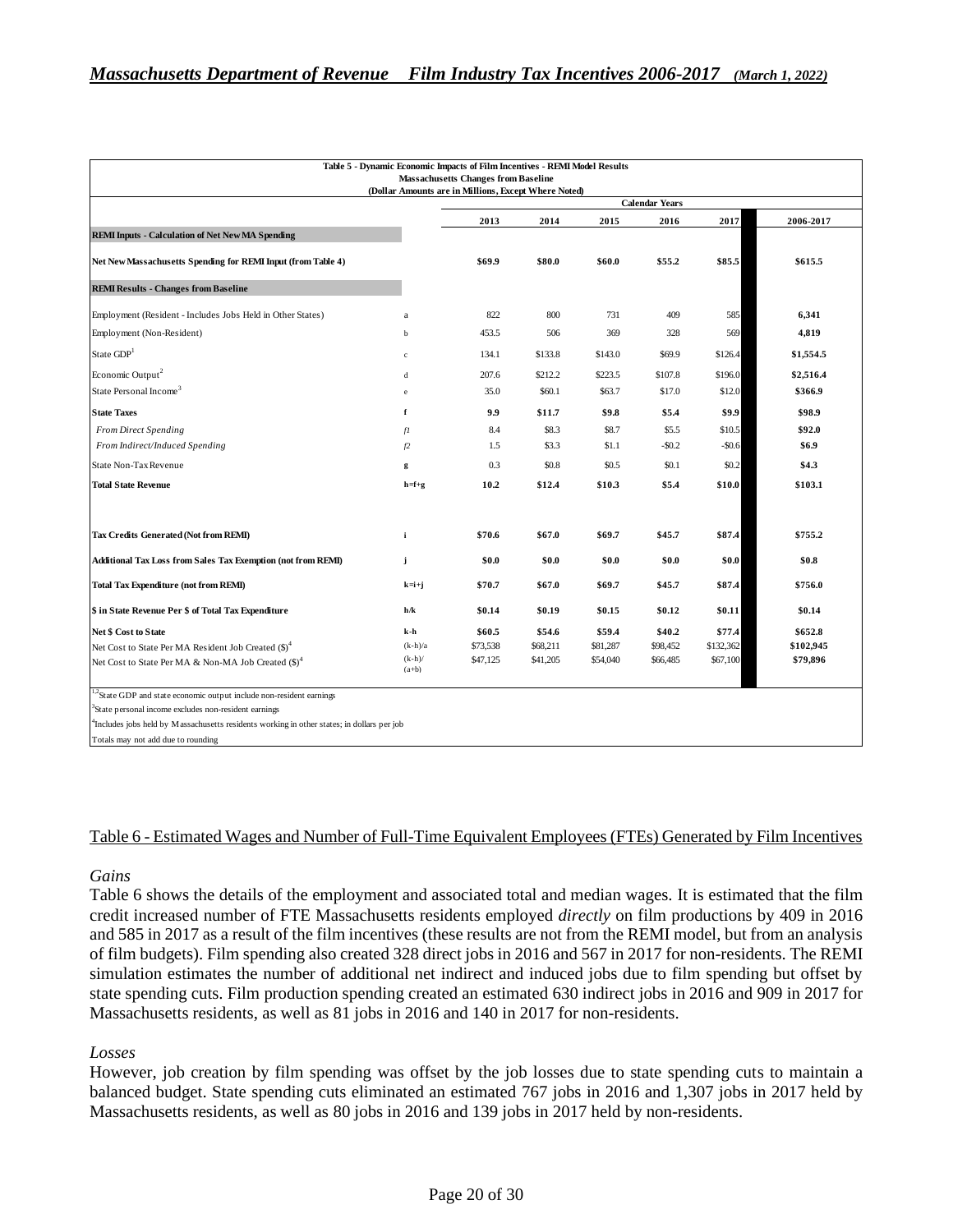|                                                                                                  | <b>Calendar Years</b> |            |           |            |           |  |  |
|--------------------------------------------------------------------------------------------------|-----------------------|------------|-----------|------------|-----------|--|--|
|                                                                                                  | 2013                  | 2014       | 2015      | 2016       | 2017      |  |  |
| <b>Employment</b>                                                                                |                       |            |           |            |           |  |  |
| <b>Employment (Full-Time Equivalents)</b>                                                        | 1,276                 | 1,306      | 1,100     | 737        | 1,153     |  |  |
| <b>Employment (Resident)</b>                                                                     | 822                   | 800        | 731       | 409        | 585       |  |  |
| Direct Resident (Employed on Film Productions)                                                   | 751                   | 699        | 683       | 510        | 920       |  |  |
| Indirect/Induced Jobs Held by MA Residents Due to Film Spending                                  | 723                   | 707        | 1019      | 630        | 909       |  |  |
| Indirect/Induced Jobs Lost by MA Residents Due to State Spending Cuts <sup>1</sup>               | $-705$                | -624       | -990      | $-767$     | $-1307$   |  |  |
| Indirect Jobs Held By MA Residents in Other States                                               | 53                    | 19         | 19        | 35         | 63        |  |  |
| <b>Employment (Non-Resident)</b>                                                                 | 453                   | 506        | 369       | 328        | 569       |  |  |
| Direct Non-Resident (Employed on Film Productions)                                               | 450                   | 490        | 385       | 328        | 567       |  |  |
| Indirect/Induced Jobs Held by Non-Residents Due to Film Spending                                 | 138                   | 134        | 134       | 81         | 140       |  |  |
| Indirect/Induced Jobs Lost by Non-Residents Due to State Spending Cuts <sup>1</sup>              | $-134$                | $-119$     | $-150$    | $-80$      | $-139$    |  |  |
| <b>Total Wages (\$ Million)</b>                                                                  |                       |            |           |            |           |  |  |
| <b>Wages (Resident)</b>                                                                          | \$44.1                | \$60.0     | \$62.6    | \$28.6     | \$35.0    |  |  |
| Direct Resident (Employed on Film Productions) <sup>2</sup>                                      | \$55.2                | \$66.1     | \$63.1    | \$45.1     | \$75.2    |  |  |
| Indirect/Induced Jobs Held by MA Residents Due to Film Spending                                  | \$46.1                | \$46.9     | \$58.0    | \$48.7     | \$68.3    |  |  |
| Indirect/Induced Jobs Lost by MA Residents Due to State Spending Cuts                            | $-$ \$57.1            | $-$ \$52.9 | $-558.5$  | $-$ \$65.2 | $-$108.5$ |  |  |
| <b>Wages (Non-Resident)</b>                                                                      | \$53.8                | \$60.7     | \$46.8    | \$37.3     | \$60.3    |  |  |
| Direct Non-Resident (<\$1 million per worker) <sup>2</sup>                                       | \$56.0                | \$61.9     | \$48.1    | \$37.8     | \$61.3    |  |  |
| Indirect/Induced Jobs Held by Non-Residents Due to Film Spending                                 | \$8.8                 | \$8.9      | \$7.6     | \$6.2      | \$10.5    |  |  |
| Indirect/Induced Jobs Lost by Non-Residents Due to State Spending Cuts                           | $-$10.9$              | $-$10.1$   | $-$ \$8.8 | $-$ \$6.8  | $-$11.5$  |  |  |
| Median Wages $(\text{$\$})^3$                                                                    |                       |            |           |            |           |  |  |
| Direct Resident (Employed on Film Productions)                                                   | \$69,350              | \$68,780   | \$74,551  | \$72,299   | \$67,616  |  |  |
| Direct Non-Resident (<\$1 million)                                                               | \$92,701              | \$92,336   | \$92,283  | \$87,550   | \$86,189  |  |  |
|                                                                                                  |                       |            |           |            |           |  |  |
| Film credit program did not require state spending cuts in 2006 due to lag in tax credit claims. |                       |            |           |            |           |  |  |

c) Due to lack of available detailed data, median wages for 2006-2008 are for feature films and for all three years.

d) Median wages for 2009 - 2017 are calculated based on all new projects.

Totals may not add due to rounding.

#### *Wages*

Table 6 shows median annualized wages for direct film jobs (excluding wages of \$1 million or more). The median wage was \$67,616 for Massachusetts and \$86,189 for non-Massachusetts residents in 2017<sup>11</sup>. It should be noted that these annualized wage calculations are considerably higher than the amounts actually paid to employees on film productions, as those employees were generally employed for periods of three months or less, since all film productions are by their nature short-term projects. In many cases, workers on film productions are employed only for a few weeks, or even days.

<sup>&</sup>lt;sup>11</sup> Due to lack of available detailed data for calendar years 2006-2008, median annualized wages for those years are for feature films only and are not available for each year separately. Median wages for 2009 to 2017 are calculated based on all new projects.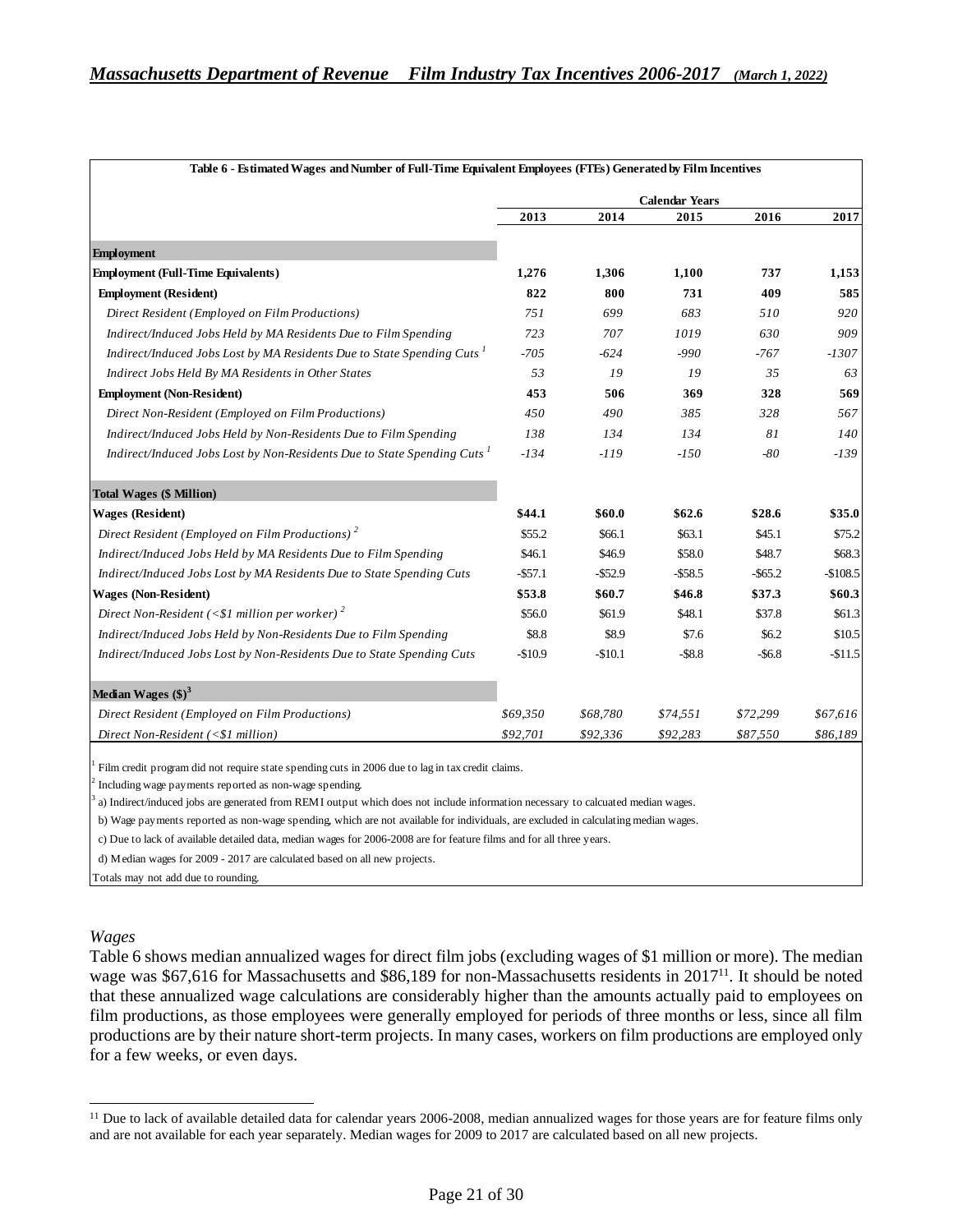To confirm the job estimates derived from the film budgets and the REMI model, DOR examined data reported by the state's Department of Labor and Workforce Development. DOR's FTE calculations are not strictly comparable to the Workforce Development data, since the latter are not FTE counts but rather snapshots of the number of employees (including short-term employees) working at a particular point in time. However, an analysis of the Workforce Development data can tell us whether the employment trends are consistent between the two sources. Data on industry employment are included in the Department of Workforce Development's "ES-202" employment and wage reports<sup>12</sup>. Prior to January 2008, employees in the motion picture category were undercounted in the ES-202 reports because the category excluded employment for members of the Screen Actors Guild, who were included in the "temporary employment" category of those reports. Starting in January 2008, Screen Actors Guild members were included in the motion picture category, accounting for some of the growth seen in the first half of calendar year 2008. The Department of Labor and Workforce Development is not able to estimate how many employees moved from the temporary employment to the motion picture category, so making comparisons between the pre- and post-January 2008 periods more suggestive than precise.

The chart below shows trends in average monthly film industry employment before and after the film incentives were enacted. Prior to 2006 when the film incentives were implemented, film industry employment had declined from 5,381 in 2001 to 4,527 in 2005. That downward trend continued in 2006 with employment of 4,394. From 2006 to 2008 film industry employment rose, reaching a peak average monthly employment of 6,059 in 2008. Since then film industry employment has increased to 6,245 in 2017, an increase of 3.1%. Over the same time period, 2008-2017, total Massachusetts private employment increased from 2.83 million in 2008 to 3.11 million in 2017, an increase of 10.1%. As noted above, comparisons before and after January 2008 exaggerate growth after 2007. What can be stated is that according to Workforce Development data, film industry employment in Massachusetts (for both residents and non-residents) in 2017 increased by a maximum of 1,851 jobs compared to 2006, and most likely by a smaller amount.



<sup>&</sup>lt;sup>12</sup> The ES-202 reports do not distinguish among full-time, part-time, and temporary employment.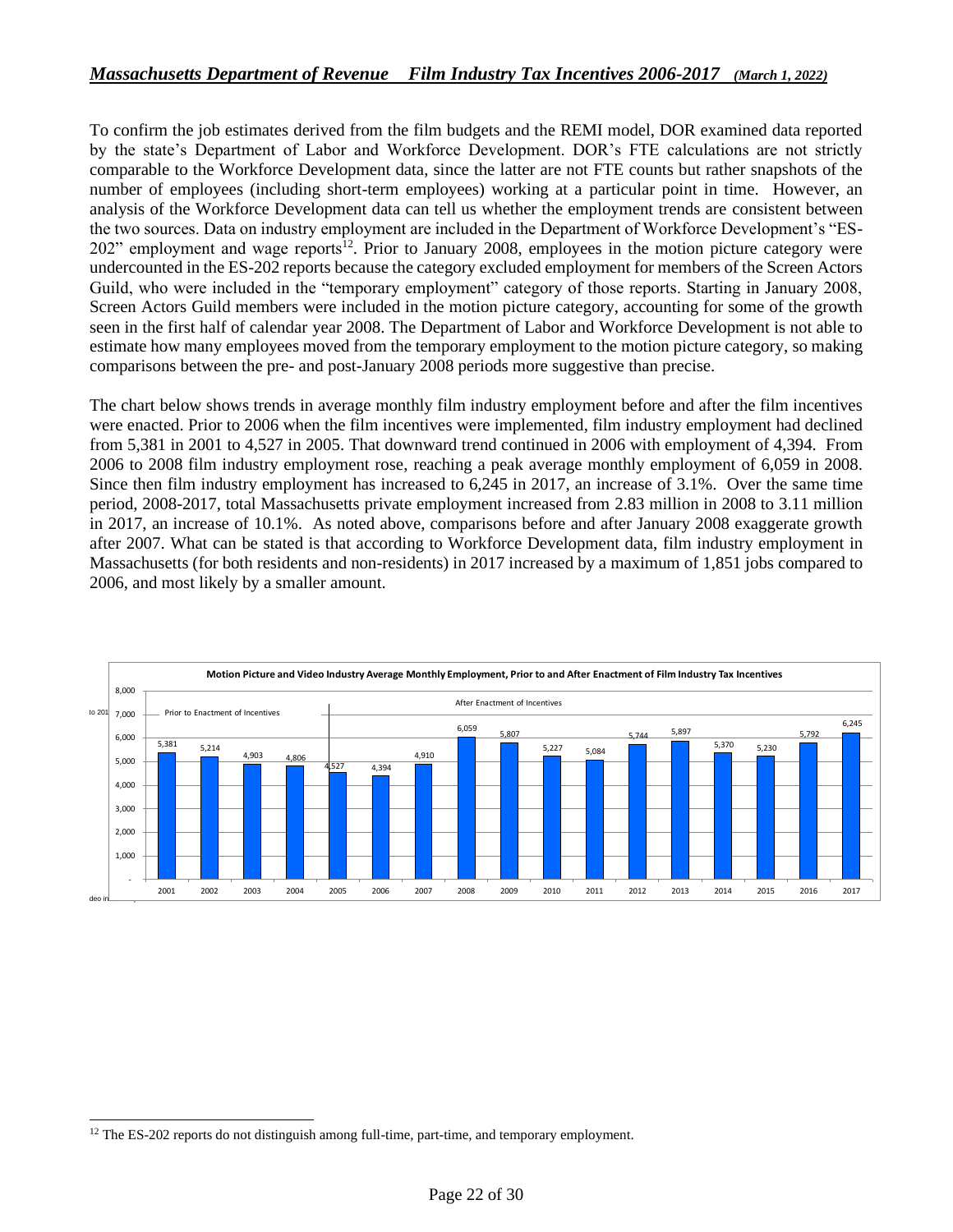#### **Offsetting State Revenues**

Both DOR's own calculations and the REMI simulation were used to estimate the amount of additional state revenue generated by new film production activity. For tax revenue from direct film production employment, DOR applied known effective tax rates based on those employees' average annualized wages. In calendar year 2017, for employees who were not Massachusetts residents, we estimate that the Commonwealth received approximately \$7.0 million in income taxes (mostly withholding taxes) on wages of \$142.7 million<sup>13</sup>. For Massachusetts residents we estimate an additional \$3.7 million in income taxes was collected on taxable income of \$74.1 million<sup>14</sup>. As shown in Table 5 on page 19, taxes on direct film production spending – consisting almost entirely of income tax withholding – totaled \$10.5 million in calendar year 2017, and for the 2006-2017 period totaled \$92.0 million. In addition to taxes on direct production activity, the REMI model estimates that there was a tax revenue loss of \$0.6 million in 2017 from indirect and induced spending impacts (primarily from cuts in state spending), but a tax revenue gain of \$6.9 million for the entire 2006-2017 period due to indirect impacts. The REMI model also estimates that \$4.3 million in new non-tax revenue was received over the 2006-2017 period, mostly from state fees related to increased economic activity. Total new state revenue (tax and non-tax) is estimated to have been \$10.0 million in 2017 and \$103.1 million over the 2006-2017 period. Since state tax expenditures totaled \$87.4 million in 2017, (virtually all in the \$87.4 million in tax credits, as sales tax revenue losses were negligible in 2017), this implies that in calendar year 2017 the state received \$0.11 in offsetting revenue for each dollar of tax expenditure. As this figure can be volatile for any one year, overall averages are more meaningful for this statistic; over the 2006-2017 period, total revenues were \$103.1 million versus tax expenditures of \$756.0 million, implying \$0.14 in offsetting revenue for each dollar of tax expenditure<sup>15</sup>. In calendar year 2017, net costs to the state were \$77.4 million (\$87.4 million in tax expenditures minus \$10.0 million in revenue generated). For the 2006-2017 period the cost per net new Massachusetts-resident job created was \$102,945 (the net cost to the state divided by the number of net new Massachusetts jobs).

#### **Revenue Loss from Sales Tax Exemptions**

The amount of state revenue forgone due to sales tax exemptions is calculated from the production expense data included in the tax credit and sales tax exemption applications. Because we assume that no feature films, commercials, or documentaries would have been made in Massachusetts in the absence of the tax incentives, sales tax revenue forgone on purchases made by those productions does not result in lost tax revenue. Our estimate of tax revenue lost is therefore calculated using expenditure data only for the TV productions we assume would have been made in Massachusetts even in the absence of the tax credits. Based on an analysis of the non-wage spending by existing projects, we estimate that sales tax revenue loss was minimal, less than \$4,000 in 2017, and only \$0.8 million for the 2006 to 2017 period as a result of the sales tax exemption.

#### **Transfers and Refunds of Tax Credits**

#### *Distribution of Film Tax Credit Beneficiaries*

Table 7A below shows the distribution of tax credit sales by type of end-user. Through December 31, 2018, \$649.6 million of the \$759.4 million (85.5%) in tax credits generated have been sold to other parties, \$324.8 million (42.8%) through tax credit brokers. On average, final users purchased the credits for approximately 90.4% of their face value (see Table 7C). Of the credits applied for through December 31, 2018, \$1.2 million (0.2%) were still pending with the Department of Revenue, and had not been issued to production companies for transfer or sale.

<sup>&</sup>lt;sup>13</sup> Including wage payments reported as non-wage spending, such as per diem, petty cash card advances, paid holidays and so on.

<sup>&</sup>lt;sup>14</sup> Also include wage payments reported as non-wage spending.

<sup>&</sup>lt;sup>15</sup> The \$668.6 million is the rounded sum of \$667.8 million in credits claimed plus \$0.8 million in sales tax loss (see Table 5).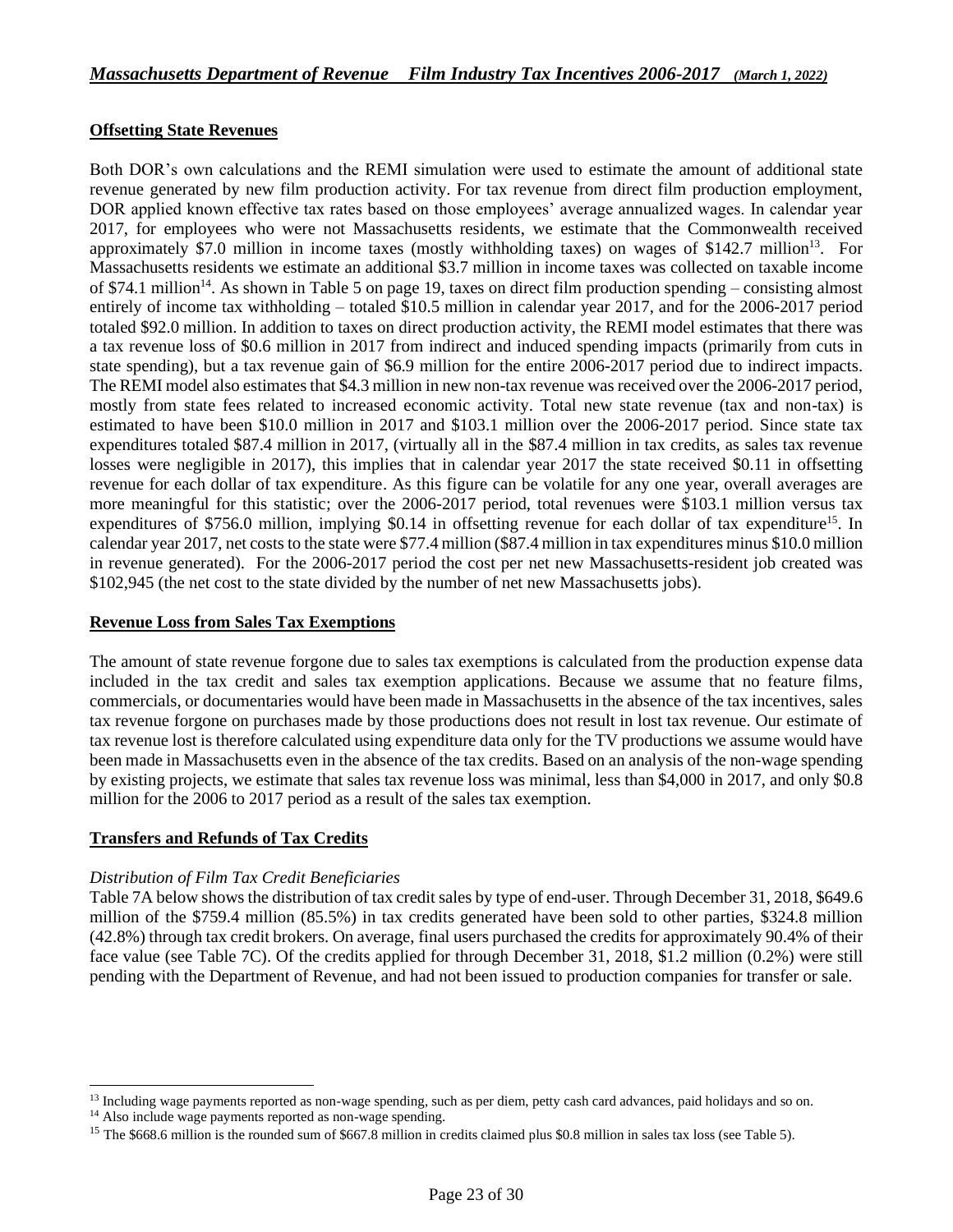| Table 7A - Distribution of the Benefits of Film Tax Credits Generated During 2006-2017 (in \$ Millions) |                                  |
|---------------------------------------------------------------------------------------------------------|----------------------------------|
|                                                                                                         | <b>Net Benefit (\$ Millions)</b> |
| <b>Total Film Credits Generated</b>                                                                     | \$759.4                          |
| Pending Credits Claimed by Production Companies                                                         | \$1.2                            |
| Credits Retained by Production Companies for Tax Refund or Sale*                                        | \$105.3                          |
| Credits Refunded to Production Companies at 90% of Face Value                                           | \$3.3                            |
| <b>Face-Value of Credits Sold by Production Companies</b>                                               | \$649.6                          |
| <b>Disposition of Credits Sold by Production Companies</b>                                              |                                  |
| Face-Value of Credits Sold by Production Companies                                                      | \$649.6                          |
| Sale Proceeds Paid to Production Companies from Brokers                                                 | \$324.8                          |
| All other Sale Proceeds Paid to Production Companies                                                    | \$250.1                          |
| <b>Sale Proceeds of Credits Paid to Production Companies</b>                                            | \$574.9                          |
| ** Credit Value Accruing to Final Purchasers of Tax Credits                                             | \$61.8                           |
| *Through 12/31/18. May be sold / used in future transactions.                                           |                                  |
| **Does not include estimated \$12.9 million in benefits accruing to Brokers, see Table 7B.              |                                  |
| Totals may not add due to rounding                                                                      |                                  |

## *Transfers vs. Refunds of Tax Credits*

As noted earlier in this report, production companies shooting films in the Commonwealth frequently report little or no tax liability in Massachusetts. Typically, claimants sell their tax credits to taxpayers who can then use them. While filers also have the option of claiming a refund for their credits at 90% of their face value, only \$3.3 million in credits have been submitted for a refund. This use of the 90% refundable option reduced the state's revenue loss by \$0.3 million below what would have been the revenue reduction had the credits been used to offset tax liability at 100% of their face value (e.g., in the case of transferred credits, where the buyers offset tax liability at 100%).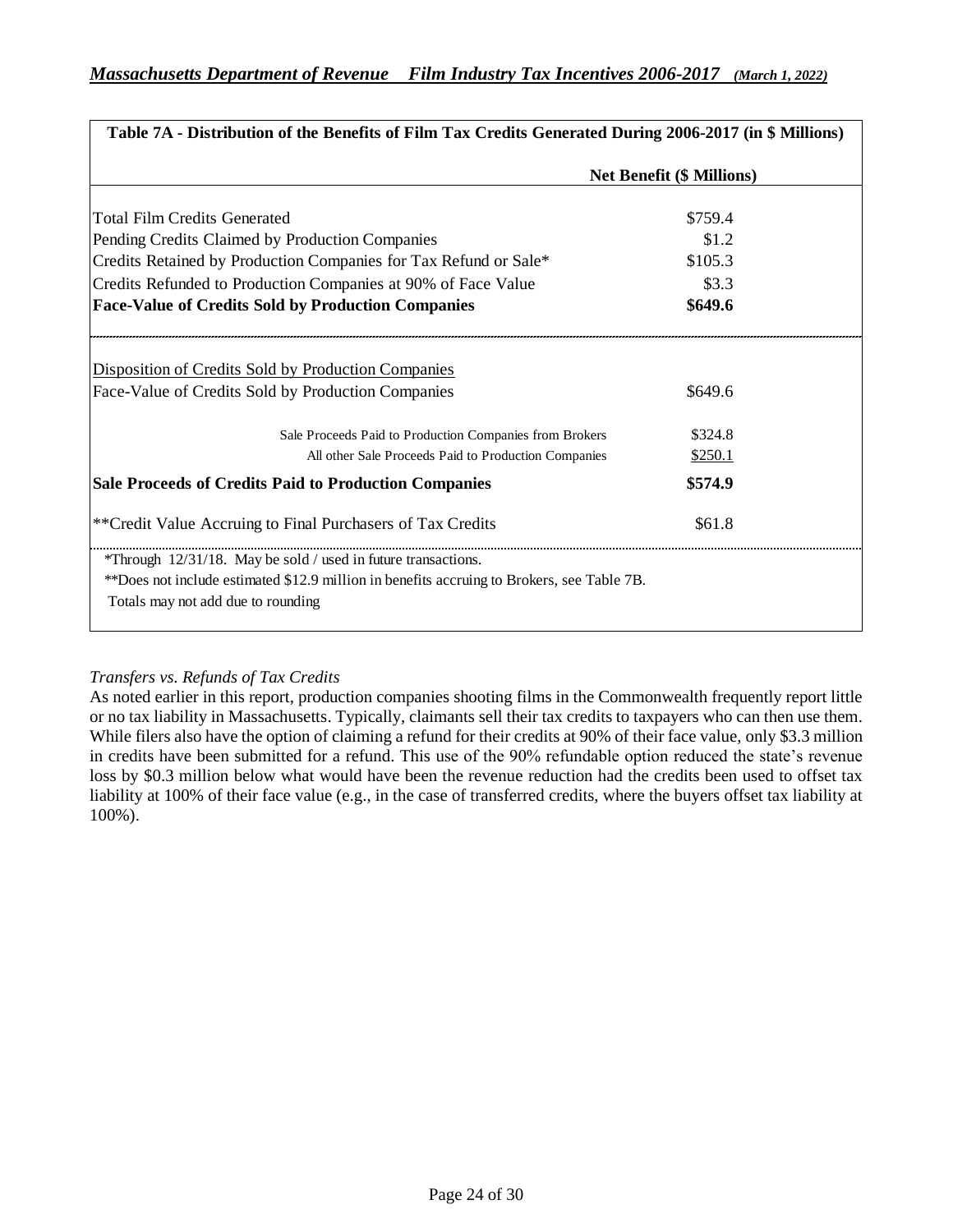| Table 7B - Benefits Accruing to Brokers for Film Tax Credits Generated During 2006-2017 (in \$ Millions)   |                             |                               |                       |
|------------------------------------------------------------------------------------------------------------|-----------------------------|-------------------------------|-----------------------|
|                                                                                                            | Credits Used                | Credits Resold                | <b>Total Benefits</b> |
| Face Value Credits Purchased<br>Face Value Credits Re-sold<br>Credits Retained/Used by Brokers             | \$397.2<br>\$390.0<br>\$7.1 |                               |                       |
| <b>Brokers Selling Price</b><br><b>Brokers Buying Price</b><br><b>Broker Net Profit on Re-sold Credits</b> |                             | \$365.6<br>\$359.8<br>\$5.8\$ |                       |
| <b>Benefits Accruing to Brokers:</b>                                                                       | \$7.1                       | \$5.8                         | \$12.9                |

#### *Benefits Accruing to Final Purchaser*

As Table 7C shows, insurance companies have been the primary final user of film credits.

| Table 7C - Benefits Accruing to Final Purchasers for Film Tax Credits<br>Generated During 2006-2017 (in \$ Millions) |                                                                                                                                               |                 |              |               |  |  |  |  |
|----------------------------------------------------------------------------------------------------------------------|-----------------------------------------------------------------------------------------------------------------------------------------------|-----------------|--------------|---------------|--|--|--|--|
|                                                                                                                      | Credit Value:                                                                                                                                 | Purchase Price: | Net Benefit: | Price/credit: |  |  |  |  |
| <b>Insurance Companies</b>                                                                                           | \$374.6                                                                                                                                       | \$353.1         | \$21.4       | 94.3%         |  |  |  |  |
| <b>Financial Institutions</b>                                                                                        | \$57.6                                                                                                                                        | \$52.7          | \$4.9        | 91.5%         |  |  |  |  |
| Corporations                                                                                                         | \$186.3                                                                                                                                       | \$159.4         | \$26.9       | 85.6%         |  |  |  |  |
| Individuals                                                                                                          | \$24.1                                                                                                                                        | \$15.5          | \$8.6        | 64.2%         |  |  |  |  |
| <i>*Total</i>                                                                                                        | \$642.5                                                                                                                                       | \$580.7         | \$61.8       | $90.4\%$      |  |  |  |  |
|                                                                                                                      | *"Total" of \$642.5 million, plus Broker-used credits of \$7.1 million equals<br>the \$649.6 million sold by Production companies in Table 7A |                 |              |               |  |  |  |  |

## **Other Considerations**

#### *Studio Construction within Massachusetts*

According to the media reports, construction of a production facility, the New England Studio (the Studio), was begun in Devens, Massachusetts towards the end of 2012, and completed by September of 2013.<sup>16</sup> According to published reports, the studio had total construction costs of \$36 million. Construction of a studio would have two levels of economic impact:

- A short term impact from the actual constructions; and
- A longer term impact on film production, possibly attracting more spending in state.

<sup>&</sup>lt;sup>15</sup> See the description of the New England Studio project a[t https://www.massdevelopment.com/news/new-england-studios-breaks-ground](https://www.massdevelopment.com/news/new-england-studios-breaks-ground-on-devens-state-of-the-art-film-and-telev/)[on-devens-state-of-the-art-film-and-telev/](https://www.massdevelopment.com/news/new-england-studios-breaks-ground-on-devens-state-of-the-art-film-and-telev/) and a[t http://www.telegram.com/article/20131126/NEWS/311269794/1101](http://www.telegram.com/article/20131126/NEWS/311269794/1101)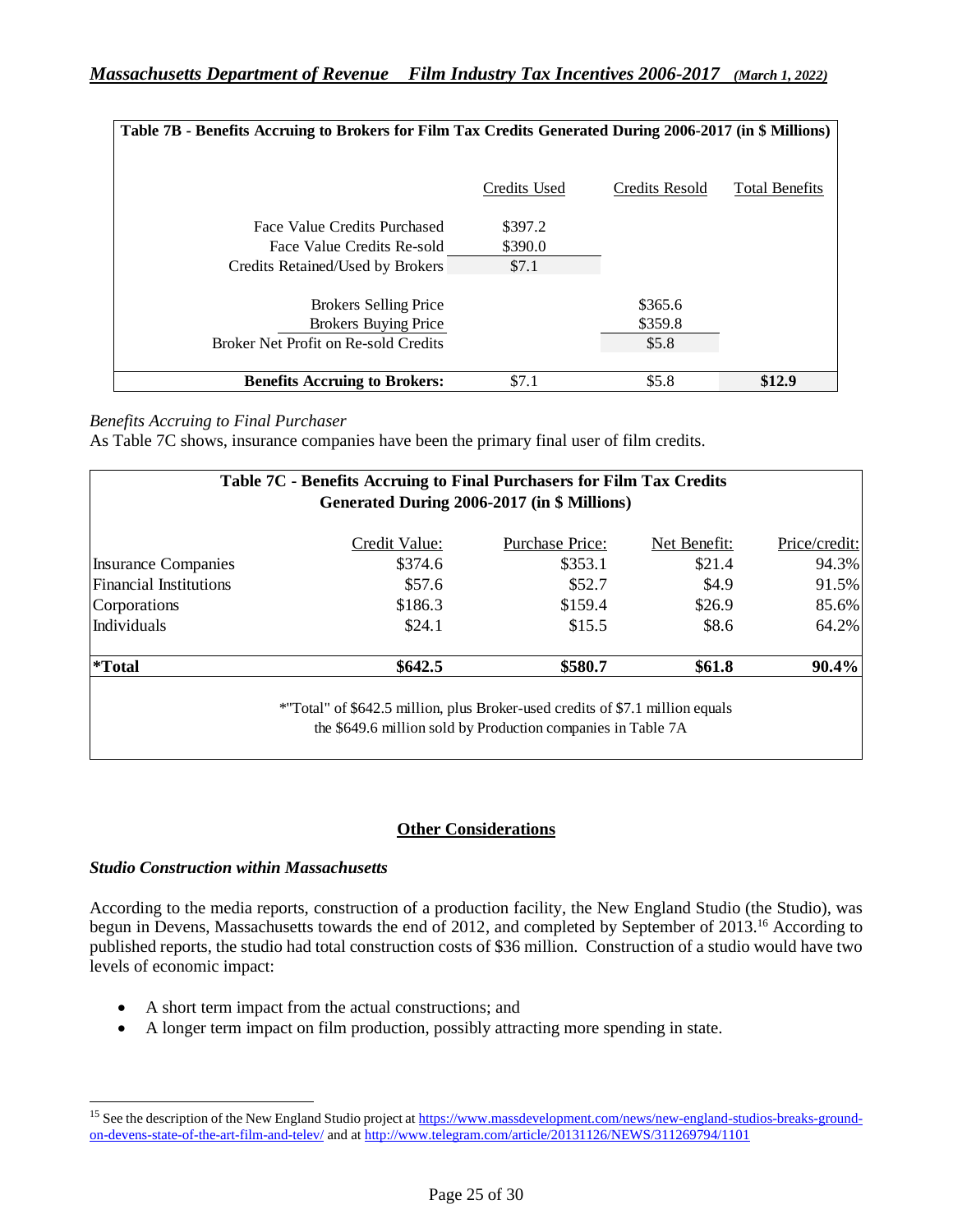It has been suggested that the construction of filming studios within Massachusetts would make the state more attractive to film producers, increasing filming activity.

As for the short term impact, unlike the data provided by applicants for the film credit, DOR does not have direct access to this project's construction data. However, using information in public reports, we employed the REMI model to estimate what the economic impact might have been of a construction project of this type, if it had in fact spent \$36 million. Construction projects tend to have more local impact than big film projects as a relatively higher portion of wage and material spending occurs in the local economy. A typical construction project of \$36 million would be expected to increase the state's output by \$64.7 million which includes a personal income increase of \$28.0 million. Income, sales and other taxes would typically increase by \$1.9 million as a result of this level of activity. These would be one-time increases, for the duration of the construction project. Note that these estimates are not a full analysis of the studio's impact, which requires more detailed data on the studio, but are presented to provide context.

The construction potential impacts outlined here would be in addition to the actual economic impacts such as those evaluated in tables 5 and 6 of this report. For these longer term impact of a new studio, it should be noted that the methodology used for this report already captures all of the in-state economic activity generated by new filming wage and non-wage spending. This is because our data methodology begins with the detailed spending data submitted by the film projects themselves. Therefore, any increase in filming activity that results from new studio activity will automatically be incorporated into the current report's results.

#### *Economic Activity Generated by Movie-Induced Tourism*

As was the case in DOR's previous analyses, we have not included the impact of potential increase in economic activity resulting from greater exposure of the Commonwealth through films and other productions that are made in Massachusetts. It has been suggested that having high-profile movie and television actors in the Commonwealth for extended periods of time might be tantamount to advertising. However, DOR is not aware of any published and peer-reviewed study from a non-interested party, measuring the direct and indirect impact of film credit-induced tourism in an unbiased, objective manner. In fact, there have been some reports indicating that the findings and methodologies of those that do exist are found to be controversial or "biased" (for example see [http://www.cbpp.org/files/11-17-10sfp.pdf\)](http://www.cbpp.org/files/11-17-10sfp.pdf).

As we outlined and explained in great detail in an earlier film credit report (Pages 22 and 23 of [https://www.mass.gov/doc/dor-report-on-the-impact-of-massachusetts-film-industry-tax-incentives-through](https://www.mass.gov/doc/dor-report-on-the-impact-of-massachusetts-film-industry-tax-incentives-through-calendar-year-5/download)[calendar-year-5/download\)](https://www.mass.gov/doc/dor-report-on-the-impact-of-massachusetts-film-industry-tax-incentives-through-calendar-year-5/download), we are not aware of any model that can reliably estimate such impacts. The actual impact would depend on several variables, including how many people view the films made in Massachusetts, the demographics of the audience, whether particular motion pictures are set in Massachusetts and include recognizable Commonwealth scenery, and whether the films portray the state in a positive, negative, or neutral light. Obviously, such a study would also have the task of accurately measuring these and other important factors affecting tourism industry, and be able to isolate impacts due to a particular film and/or films on tourism. We would welcome such studies that take into account of all these factors, addressing all these concerns and measurement issues, as well some other issues that we addressed in our earlier reports (location considerations, correlation between the success of a movie to particular visitor, and its net dollar impact, etc.).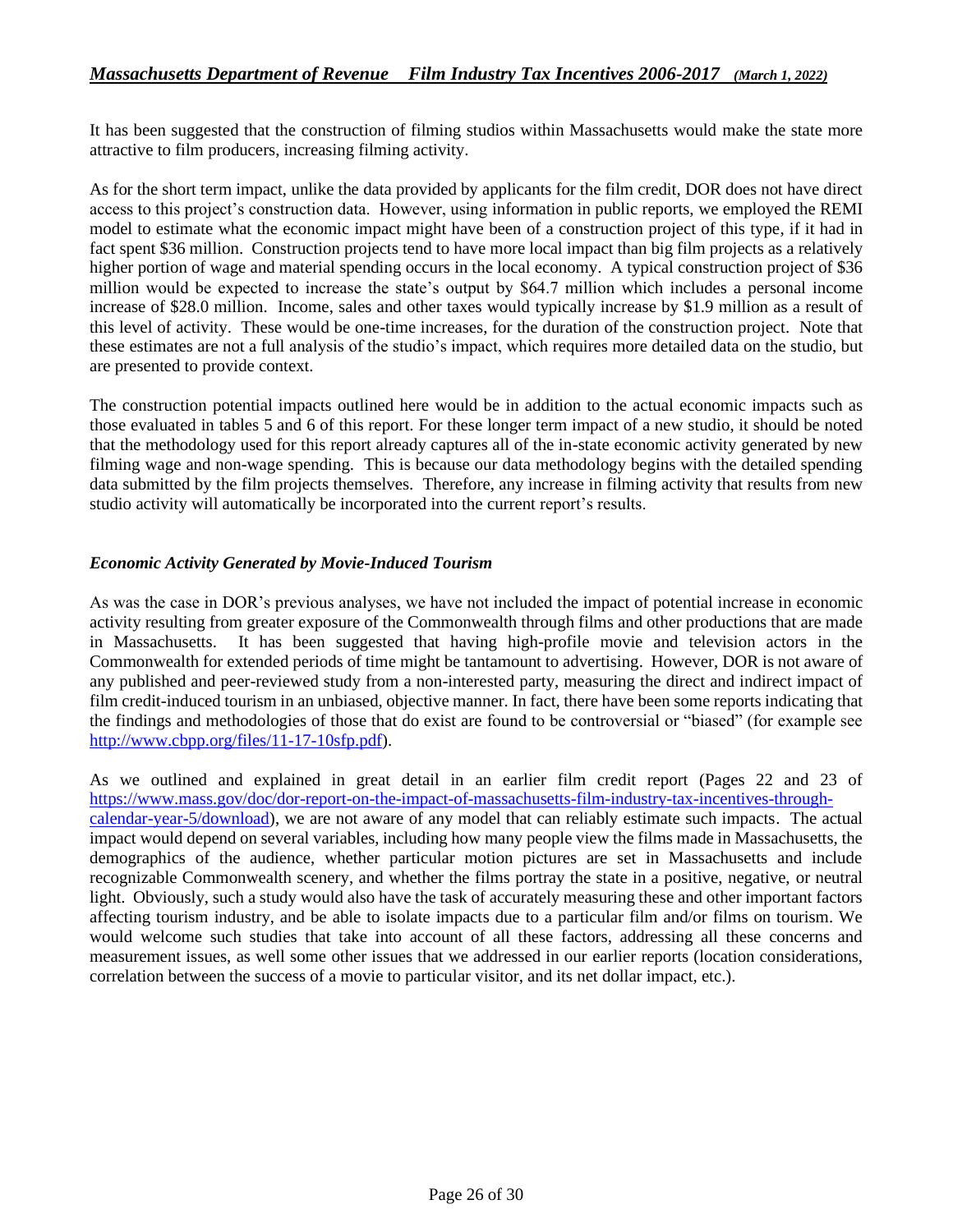# **Appendix**

## *Summary Tables and Graphs displaying All Years*

Tables 2A, 2B and 2C - Total Massachusetts Production Spending Eligible for Film Tax Credits

|                                  | Table 2A - Total Number of Massachusetts Productions by Type of Film Project, 2006 - 2017 |      |      |      |      |      |      | <b>Calendar Years</b> |      |      |      |      |              |
|----------------------------------|-------------------------------------------------------------------------------------------|------|------|------|------|------|------|-----------------------|------|------|------|------|--------------|
| Type of Film Projects            | 2006                                                                                      | 2007 | 2008 | 2009 | 2010 | 2011 | 2012 | 2013                  | 2014 | 2015 | 2016 | 2017 | 2006 to 2017 |
| <b>Total Productions by Year</b> | 97                                                                                        | 125  | 162  | 107  | 121  | 114  | 130  | 129                   | 146  | 121  | 142  | 148  | 1,542        |
| <b>Feature Films</b>             |                                                                                           | 14   | 20   | 14   | 8    | 14   | 16   | 13                    | 14   | 24   | 14   | 14   | 172          |
| Commercials/Advertising          | 45                                                                                        | 53   | 87   | 54   | 64   | 61   | 55   | 49                    | 70   | 44   | 70   | 69   | 721          |
| <b>Television Series</b>         | 27                                                                                        | 31   | 29   | 26   | 30   | 27   | 39   | 37                    | 36   | 34   | 36   | 49   | 401          |
| Documentaries/Other              | 18                                                                                        | 27   | 26   | 13   | 19   | 12   | 20   | 30                    | 26   | 19   | 22   | 16   | 248          |

| (Dollar Amounts are in Millions)<br><b>Calendar Years</b> |         |         |         |        |         |         |          |         |         |          |         |              |
|-----------------------------------------------------------|---------|---------|---------|--------|---------|---------|----------|---------|---------|----------|---------|--------------|
| 2006                                                      | 2007    | 2008    | 2009    | 2010   | 2011    | 2012    | 2013     | 2014    | 2015    | 2016     | 2017    | 2006 to 2017 |
| \$45.1                                                    | \$113.7 | \$306.2 | \$209.4 | \$47.2 | \$130.0 | \$214.4 | \$186.8  | \$182.7 | \$190.1 | \$118.9  | \$229.0 | \$1,973.7    |
| ×                                                         | ×       | \$133.6 | \$82.0  | 寒      | \$54.3  | \$83.5  | \$62.2\$ | \$60.2  | \$69.0  | \$29.9   | \$81.9  | \$706.0      |
| ×                                                         | ×       | \$172.6 | \$127.4 | 寒      | \$75.7  | \$130.9 | \$124.6  | \$122.5 | \$121.0 | \$89.0   | \$147.1 | \$1,267.6    |
| \$1.2                                                     | \$4.7   | \$23.7  | \$19.4  | \$1.0  | \$4.2   | \$6.2   | \$2.6    | \$3.7   | \$3.9   | \$2.8    | \$3.8\$ | \$77.1       |
| \$9.3                                                     | \$10.7  | \$42.0  | \$37.3  | \$8.4  | \$13.0  | \$33.7  | \$31.1   | \$30.8  | \$29.7  | \$22.8   | \$42.7  | \$311.6      |
| \$30.8                                                    | \$30.6  | \$109.0 | \$74.8  | \$19.7 | \$47.3  | \$73.5  | \$63.3   | \$56.7  | \$60.7  | \$42.3\$ | \$74.0  | \$682.7      |
| \$86.4                                                    | \$159.8 | \$481.0 | \$340.9 | \$76.3 | \$194.5 | \$327.8 | \$283.8  | \$274.0 | \$284.3 | \$186.8  | \$349.5 | \$3,045.1    |
|                                                           |         |         |         |        |         |         |          |         |         |          |         |              |
| \$30.3                                                    | \$47.5  | \$153.0 | \$110.6 | \$46.7 | \$67.9  | \$112.4 | \$119.9  | \$124.9 | \$122.9 | \$96.2   | \$163.2 | \$1,195.5    |
| \$56.1                                                    | \$112.3 | \$328.0 | \$230.3 | \$29.6 | \$126.6 | \$215.4 | \$163.9  | \$149.1 | \$161.4 | \$90.5   | \$186.3 | \$1,849.5    |
| 35%                                                       | 30%     | 32%     | 32%     | 61%    | 35%     | 34%     | 42%      | 46%     | 43%     | 52%      | 47%     | 39%          |
| 65%                                                       | 70%     | 68%     | 68%     | 39%    | 65%     | 66%     | 58%      | 54%     | 57%     | 48%      | 53%     | 61%          |
|                                                           |         |         |         |        |         |         |          |         |         |          |         |              |

|                                   |        |         |         |         |        | Table 2C - % of Total Production Spending by Type of Film Project, 2006-2017<br>(Dollar Amounts are in Millions) |                       |         |         |         |         |         |              |
|-----------------------------------|--------|---------|---------|---------|--------|------------------------------------------------------------------------------------------------------------------|-----------------------|---------|---------|---------|---------|---------|--------------|
|                                   |        |         |         |         |        |                                                                                                                  | <b>Calendar Years</b> |         |         |         |         |         |              |
|                                   | 2006   | 2007    | 2008    | 2009    | 2010   | 2011                                                                                                             | 2012                  | 2013    | 2014    | 2015    | 2016    | 2017    | 2006 to 2017 |
| <b>Total Productions Spending</b> | \$90.0 | \$158.8 | \$482.8 | \$337.4 | \$77.1 | \$195.5                                                                                                          | \$327.6               | \$283.6 | \$274.0 | \$284.3 | \$186.8 | \$349.5 | \$3,047.5    |
| <b>Feature Films</b>              | 65%    | 79%     | 89%     | 90%     | 35%    | 83%                                                                                                              | 83%                   | 78%     | 79%     | 82%     | 82%     | 71%     | 80%          |
| Commercials/Advertising           | 8%     | 6%      | 3%      | 3%      | 13%    | 4%                                                                                                               | 3%                    | 3%      | 4%      | 3%      | 6%      | 4%      | 4%           |
| <b>Television Series</b>          | 21%    | 12%     | 6%      | 6%      | 35%    | 11%                                                                                                              | 13%                   | 16%     | 16%     | 13%     | 10%     | 24%     | 13%          |
| Documentaries/Other               | 6%     | 4%      | 2%      | 1%      | 17%    | 1%                                                                                                               | 2%                    | 3%      | 2%      | 2%      | 2%      | 1%      | 2%           |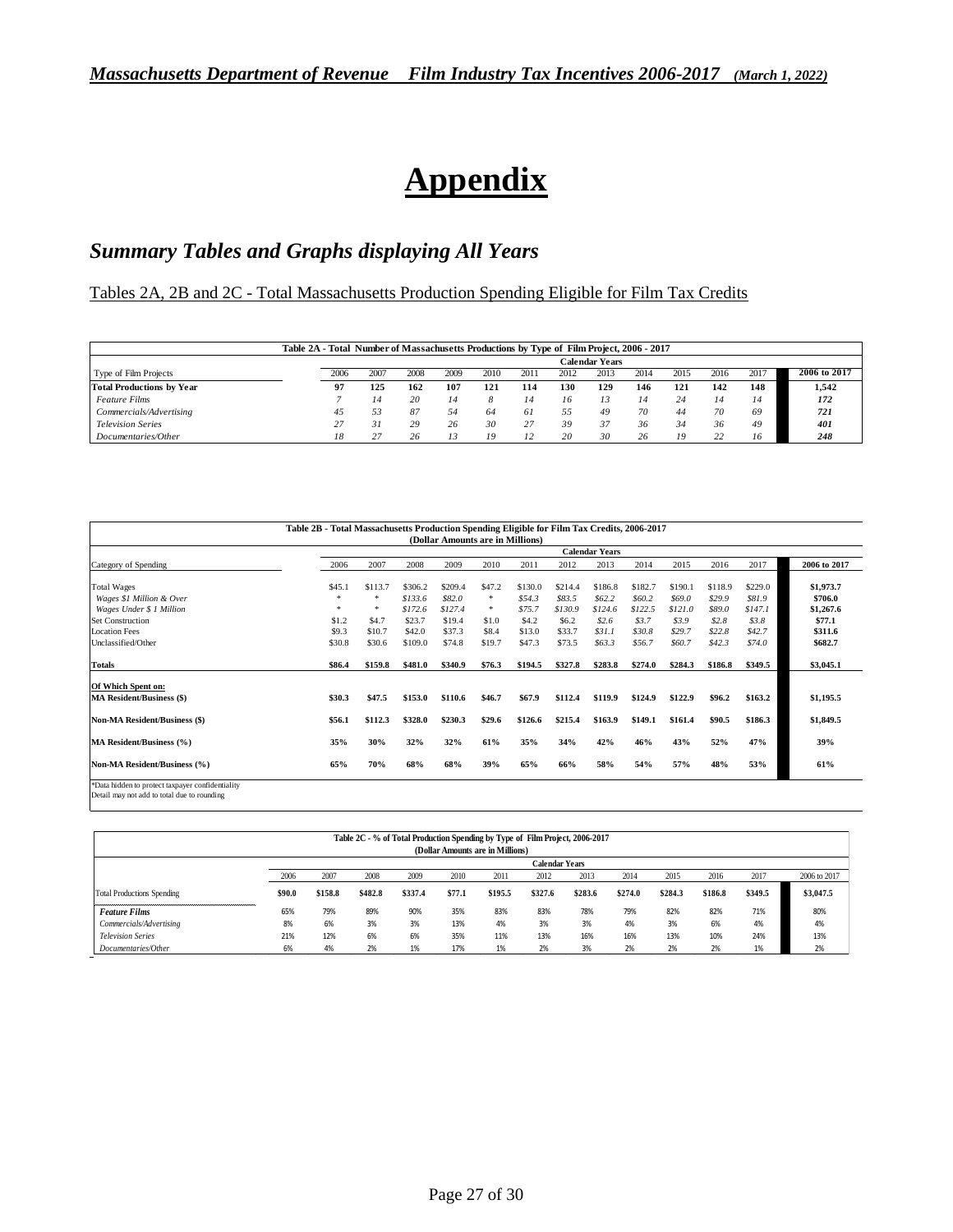|                                                                                                                                                                                                                                                                            |            |                       |         |                       |            | (Dollar Amounts are in Millions) |          |                                                       |         |            |            |          |               |
|----------------------------------------------------------------------------------------------------------------------------------------------------------------------------------------------------------------------------------------------------------------------------|------------|-----------------------|---------|-----------------------|------------|----------------------------------|----------|-------------------------------------------------------|---------|------------|------------|----------|---------------|
|                                                                                                                                                                                                                                                                            |            | <b>Calendar Years</b> |         |                       |            |                                  |          |                                                       |         |            |            |          |               |
|                                                                                                                                                                                                                                                                            |            |                       |         |                       |            |                                  |          |                                                       |         |            |            |          |               |
|                                                                                                                                                                                                                                                                            | 2006       | 2007                  | 2008    | 2009                  | 2010       | 2011                             | 2012     | 2013                                                  | 2014    | 2015       | 2016       | 2017     | 2006 to 2017  |
| <b>Film Production Total Spending</b>                                                                                                                                                                                                                                      | \$86.4     | \$159.8               | \$481.0 | \$340.9               | \$76.3     | \$194.5                          | \$327.8  | \$283.8                                               | \$274.0 | \$284.3    | \$186.8    | \$349.5  | \$3,045.1     |
| Minus Spending In Absence of Tax Incentives                                                                                                                                                                                                                                | $(\$25.5)$ | (S27.1)               | (S32.1) | (S21.9)               | $(\$30.0)$ | (\$16.9)                         | (\$18.5) | (S16.4)                                               | (S12.8) | (S21.5)    | (S11.1)    | (\$12.5) | $(\$246.3)$   |
| Minus Adjustment for Non-Resident Wages <sup>1</sup>                                                                                                                                                                                                                       | (S19.9)    | (S78.4)               |         | $(S236.1)$ $(S148.8)$ | (S9.1)     | (S84.8)                          |          | $($144.5)$ $($114.5)$ $($103.9)$ $($111.5)$ $($63.3)$ |         |            |            | (S139.7) | $(\$1,254.4)$ |
| Minus Non-Wage Spending on Non-MA Vendors                                                                                                                                                                                                                                  | (S17.2)    | (S18.6)               | (S83.0) | (S62.9)               | (S6.2)     | (S27.4)                          | (S59.0)  | (S38.1)                                               | (S33.6) | $(\$36.8)$ | (S23.0)    | (\$41.6) | (\$447.4)     |
| <b>New Massachusetts Film Spending from</b><br><b>Incentives</b>                                                                                                                                                                                                           | \$23.9     | \$35.7                | \$129.8 | \$107.3               | \$31.1     | \$65.4                           | \$105.9  | \$114.7                                               | \$123.6 | \$114.5    | \$89.4     | \$155.8  | \$1,097.0     |
| Minus Reduced MA Spending to Balance Budget <sup>2</sup>                                                                                                                                                                                                                   | \$1.4      | (S6.6)                | (S55.4) | (S74.8)               | (\$40.8)   | $(\$22.5)$                       | (S35.3)  | (S44.8)                                               | (S43.6) | $(\$54.4)$ | $(\$34.1)$ | (S70.3)  | (\$481.4)     |
| Net Increase in Massachusetts Local Spending                                                                                                                                                                                                                               | \$25.2     | \$29.1                | \$74.3  | \$32.6                | $(\$9.8)$  | \$42.8                           | \$70.6   | \$69.9                                                | \$80.0  | \$60.0     | \$55.2     | \$85.5   | \$615.5       |
| New Massachusetts Spending as a % of Total                                                                                                                                                                                                                                 | 27.6%      | 22.3%                 | 27.0%   | 31.5%                 | 40.7%      | 33.6%                            | 32.3%    | 40.4%                                                 | 45.1%   | 40.3%      | 47.9%      | 44.6%    | 36.0%         |
| <sup>1</sup> Includes all non-resident wages over \$1 million per person plus 95% of non-resident wages under \$1 million per person.<br><sup>2</sup> Net of taxes generated by film production and state spending cuts borne by non-residents or out-of-state businesses. |            |                       |         |                       |            |                                  |          |                                                       |         |            |            |          |               |

#### Table 4 – Calculation of Increase in Massachusetts Local Spending Due to Film Tax Incentives

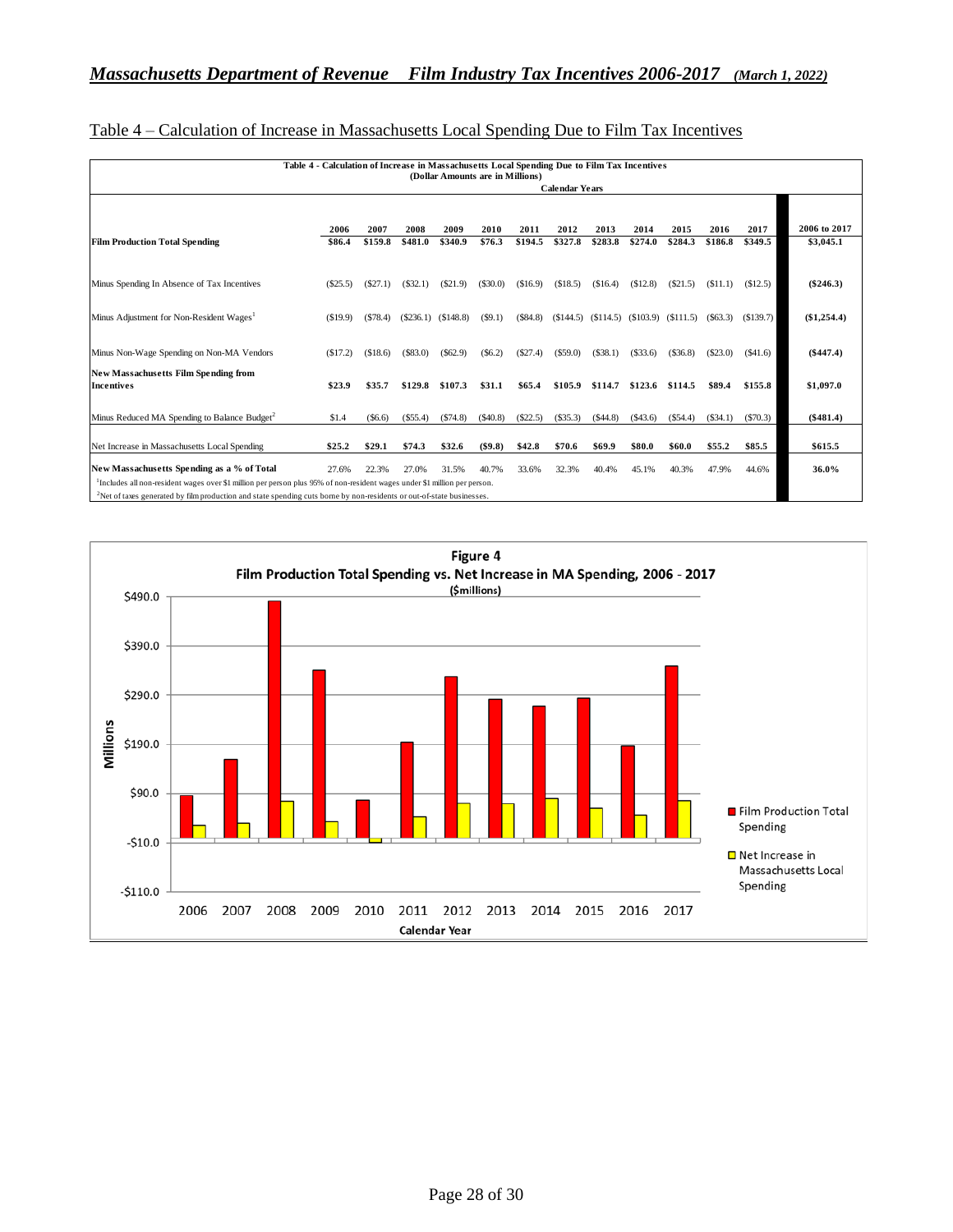## Table 5 – Dynamic Economic Impacts of Film Incentives

|                                                                        |               |          |          |           |           | Table 5 - Dynamic Economic Impacts of Film Incentives - REMI Model Results |          |                       |                  |          |          |          |           |           |
|------------------------------------------------------------------------|---------------|----------|----------|-----------|-----------|----------------------------------------------------------------------------|----------|-----------------------|------------------|----------|----------|----------|-----------|-----------|
|                                                                        |               |          |          |           |           | <b>Massachusetts Changes from Baseline</b>                                 |          |                       |                  |          |          |          |           |           |
|                                                                        |               |          |          |           |           | (Dollar Amounts are in Millions, Except Where Noted)                       |          | <b>Calendar Years</b> |                  |          |          |          |           |           |
|                                                                        |               | 2006     | 2007     | 2008      | 2009      | 2010                                                                       | 2011     | 2012                  | 2013             | 2014     | 2015     | 2016     | 2017      | 2006-2017 |
| <b>REMI Inputs - Calculation of Net New MA Spending</b>                |               |          |          |           |           |                                                                            |          |                       |                  |          |          |          |           |           |
| Net New Massachusetts Spending for REMI Input (from<br>Table 4)        |               | \$25.2   | \$29.1   | \$74.3    | \$32.6    | $-59.8$                                                                    | \$42.8   | \$70.6                | \$69.9           | \$80.0   | \$60.0   | \$55.2   | \$85.5    | \$615.5   |
| <b>REMI Results - Changes from Baseline</b>                            |               |          |          |           |           |                                                                            |          |                       |                  |          |          |          |           |           |
| Employment (Resident - Includes Jobs Held in Other                     |               |          |          |           |           |                                                                            |          |                       |                  |          |          |          |           |           |
| States)                                                                | a             | 314      | 352      | 795       | 222       | 50                                                                         | 538      | 724                   | 822              | 800      | 731      | 409      | 585       | 6.341     |
| Employment (Non-Resident)                                              | h             | 137      | 308      | 679       | 364       | 40                                                                         | 383      | 684                   | 453              | 506      | 369      | 328      | 569       | 4.819     |
| State GDP <sup>1</sup>                                                 | ċ.            | \$48.9   | \$107.3  | \$311.1   | \$168.9   | \$4.4                                                                      | \$120.5  | \$186.1               | \$134.1          | \$133.8  | \$143.0  | \$69.9   | \$126.4   | \$1,554.5 |
| Economic Output <sup>2</sup>                                           | d             | \$85.0   | \$152.0  | \$507.6   | \$327.8   | \$56.5                                                                     | \$199.4  | \$241.0               | \$207.6          | \$212.2  | \$223.5  | \$107.8  | \$196.0   | \$2,516.4 |
| State Personal Income <sup>3</sup>                                     | e             | \$16.5   | \$22.9   | \$51.1    | \$25.4    | $-50.3$                                                                    | \$27.5   | \$36.0                | \$35.0           | \$60.1   | \$63.7   | \$17.0   | \$12.0    | \$366.9   |
| <b>State Taxes</b>                                                     | f             | \$2.4    | \$5.5    | \$16.7    | \$10.0    | \$1.0                                                                      | \$6.7    | \$10.1                | \$9.9            | \$11.7   | \$9.8    | \$5.4    | \$9.9     | \$98.9    |
| <b>From Direct Spending</b>                                            | fI            | \$1.6    | \$5.0    | \$15.6    | \$11.1    | \$1.4                                                                      | \$6.1    | \$9.7                 | \$8.4            | \$8.3    | \$8.7    | \$5.5    | \$10.5    | \$92.0    |
| From Indirect/Induced Spending                                         | f2            | \$0.7    | \$0.5    | \$1.1     | $-51.1$   | $-50.4$                                                                    | \$0.6    | \$0.3                 | \$1.5            | \$3.3    | \$1.1    | $-50.2$  | $-$0.6$   | \$6.9     |
| State Non-Tax Revenue                                                  | g             | \$0.3    | \$0.3    | \$0.8     | \$0.4     | \$0.1                                                                      | \$0.4    | \$0.2                 | S <sub>0.3</sub> | \$0.8    | \$0.5    | \$0.1    | \$0.2     | \$4.3     |
| <b>Total State Revenue</b>                                             | $h = f + g$   | \$2.6    | \$5.9    | \$17.5    | \$10.4    | \$1.0                                                                      | \$7.1    | \$10.3                | \$10.2           | \$12.4   | \$10.3   | \$5.4    | \$10.0    | \$103.1   |
| Tax Credits Generated (Not from REMI)                                  |               | \$19.4   | \$39.9   | \$120.4   | \$85.3    | \$19.2                                                                     | \$48.6   | \$82.0                | \$70.6           | \$67.0   | \$69.7   | \$45.7   | \$87.4    | \$755.2   |
| <b>Additional Tax Loss from Sales Tax Exemption (not</b><br>from REMI) |               | \$0.0    | \$0.1    | \$0.3\$   | \$0.1     | \$0.1                                                                      | \$0.1    | \$0.1                 | \$0.0            | \$0.0    | \$0.0    | \$0.0    | \$0.0     | \$0.8     |
| <b>Total Tax Expenditure (not from REMI)</b>                           | $k = i + i$   | \$19.5   | \$40.0   | \$120.7   | \$85.4    | \$19.3                                                                     | \$48.6   | \$82.0                | \$70.7           | \$67.0   | \$69.7   | \$45.7   | \$87.4    | \$756.0   |
| \$ in State Revenue Per \$ of Total Tax Expenditure                    | h/k           | \$0.13   | \$0.15   | \$0.14    | \$0.12    | \$0.05                                                                     | \$0.15   | \$0.13                | \$0.14           | \$0.19   | \$0.15   | \$0.12   | \$0.11    | \$0.14    |
| <b>Net \$ Cost to State</b>                                            | k-h           | \$16.9   | \$34.1   | \$103.2   | \$75.0    | \$18.2                                                                     | \$41.5   | \$71.8                | \$60.5           | \$54.6   | \$59.4   | \$40.2   | \$77.4    | \$652.8   |
| Net Cost to State Per MA Resident Job Created (\$) <sup>4</sup>        | $(k-h)/a$     | \$53,695 | \$97,014 | \$129,733 | \$337,923 | \$367,207                                                                  | \$77,232 | \$99,131              | \$73,538         | \$68,211 | \$81,287 | \$98,452 | \$132,362 | \$102,945 |
| Net Cost to State Per MA & Non-MA Job Created (\$) <sup>4</sup>        | $(k-h)/(a+b)$ | \$37,419 | \$51,738 | \$70,003  | \$128,090 | \$204,167                                                                  | \$45,101 | \$50,866              | \$47,125         | \$41,205 | \$54,040 | \$66,485 | \$67,100  | \$79,896  |

 $3$ State GDP and state economic output include non-resident earnings

<sup>3</sup>State personal income excludes non-resident earnings

4 Includes jobs held by Massachusetts residents working in other states; in dollars per job

Totals may not add due to rounding